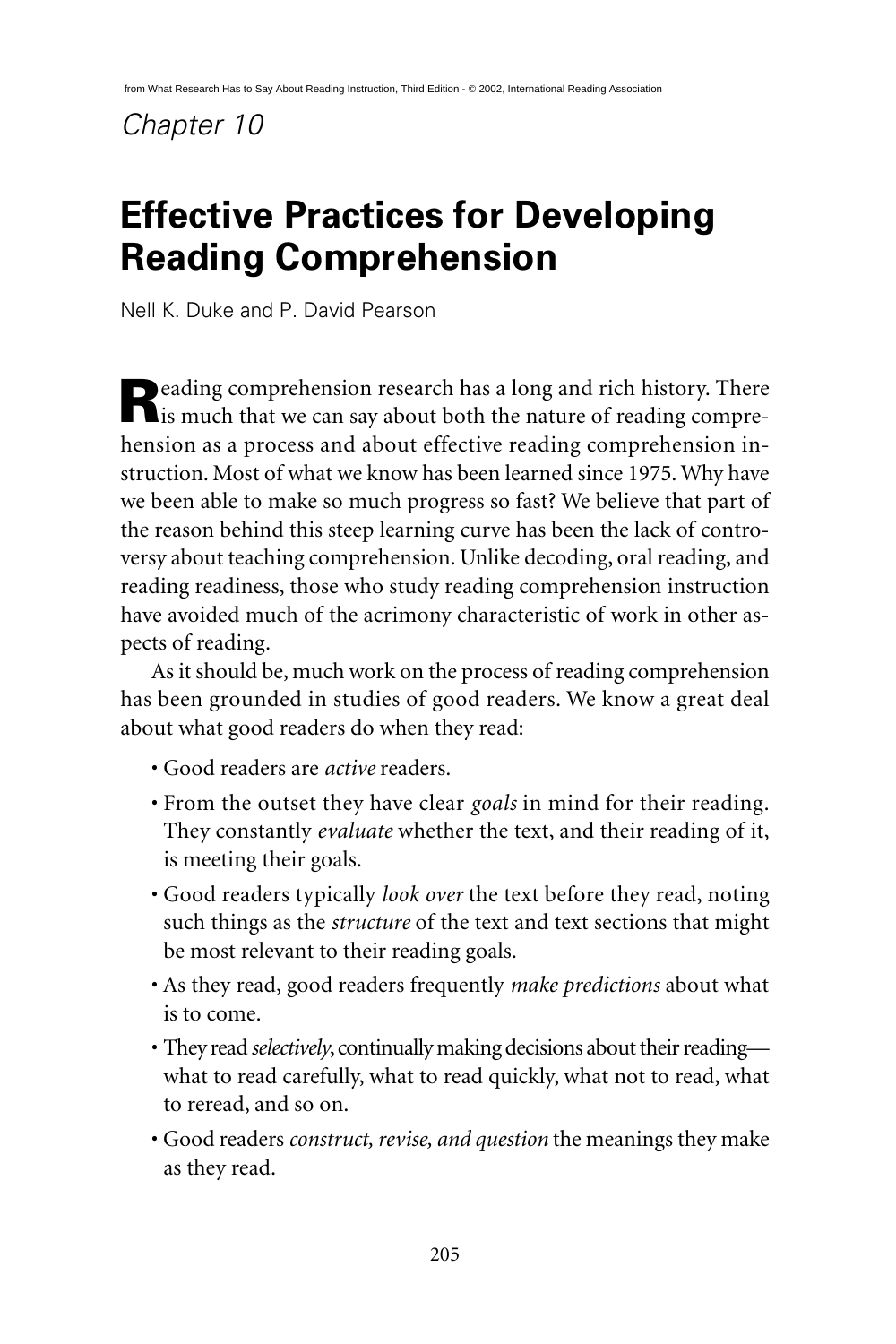- Good readers try to determine the meaning of *unfamiliar words and concepts* in the text, and they deal with inconsistencies or gaps as needed.
- They draw from, compare, and *integrate their prior knowledge* with material in the text.
- They think about the *authors* of the text, their style, beliefs, intentions, historical milieu, and so on.
- They *monitor their understanding* of the text, making adjustments in their reading as necessary.
- They *evaluate the text's quality and value*, and react to the text in a range of ways, both intellectually and emotionally.
- Good readers *read different kinds of text differently*.
- When reading narrative, good readers attend closely to the setting and characters.
- When reading expository text, these readers frequently construct and revise summaries of what they have read.
- For good readers, text processing occurs not only during "reading" as we have traditionally defined it, but also during short breaks taken during reading, even after the "reading" itself has commenced, even after the "reading" has ceased.
- Comprehension is a consuming, continuous, and complex activity, but one that, for good readers, is both *satisfying and productive*.

(See Pressley and Afflerbach [1995] and Block and Pressley [2001] for reviews of much of the research on good readers' comprehension. The intellectual ancestor to this chapter is "Developing Expertise in Reading Comprehension" [Pearson, Roehler, Dole, & Duffy, 1992] in the second edition of *What Research Has to Say About Reading Instruction*; this piece also provides a good overview of the work upon which this characterization of good reading is based.)

Given knowledge about what good readers do when they read, researchers and educators have addressed the following question: Can we teach students to engage in these productive behaviors? The answer is a resounding yes. A large volume of work indicates that we can help students acquire the strategies and processes used by good readers—and that this improves their overall comprehension of text, both the texts used to teach the strategies and texts they read on their own in the future.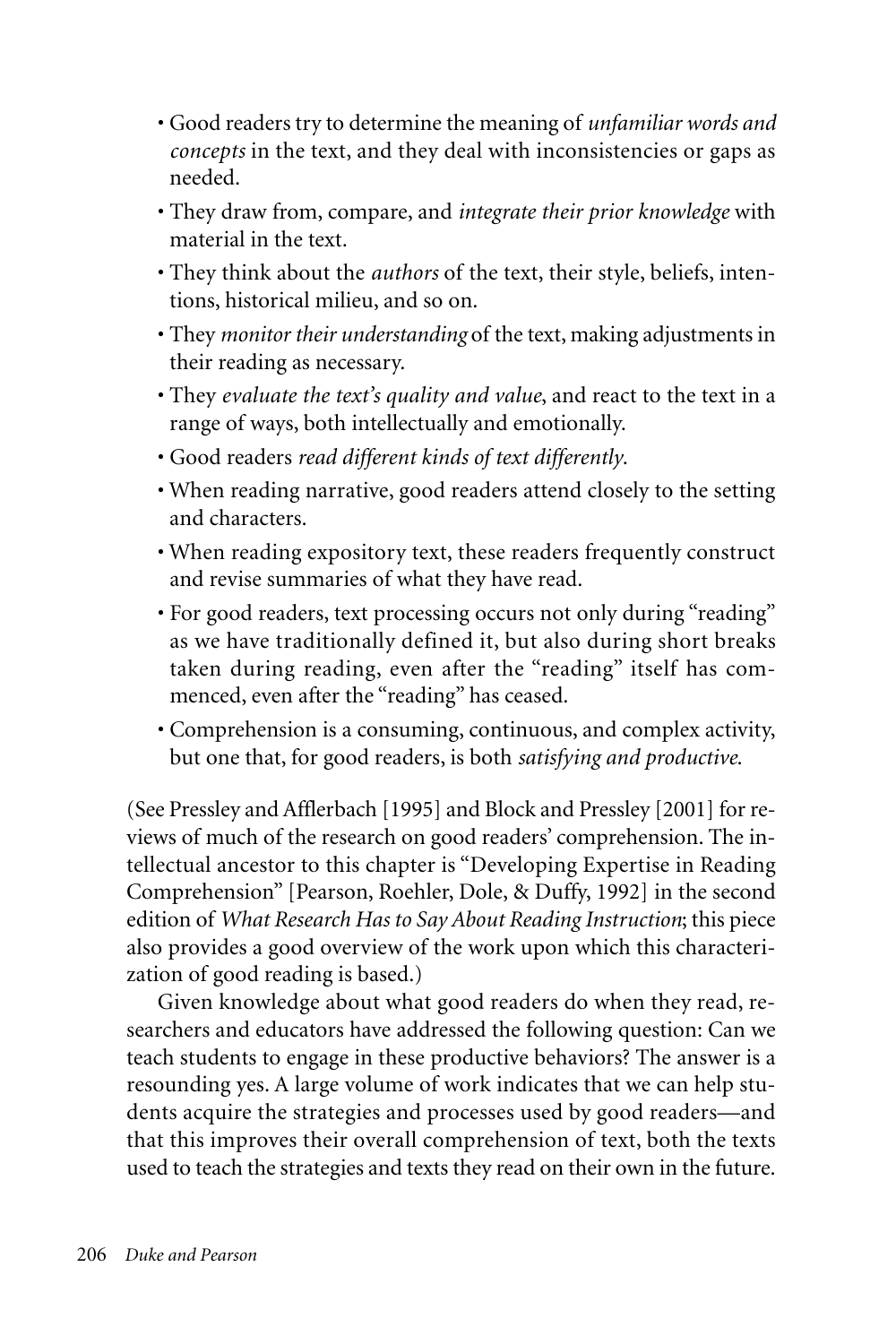In this chapter, we will describe some proven instructional techniques for helping students acquire productive comprehension skills and strategies. As you will see, there is a large if not overwhelming number and range of techniques that work, yet the use of even one technique alone has been shown to improve students' comprehension. Teaching what we call *collections* or *packages* of comprehension strategies can help students become truly solid comprehenders of many kinds of text.

# **Balanced Comprehension Instruction**

To borrow a term from the decoding debate, comprehension instruction should be *balanced*. By this we mean that good comprehension instruction includes both explicit instruction in specific comprehension strategies and a great deal of time and opportunity for actual reading, writing, and discussion of text. The components in our approach to balanced comprehension instruction are a supportive classroom context and a model of comprehension instruction.

# A Supportive Classroom Context

It is not enough just to offer good instruction. Several important features of good reading instruction also need to be present. Otherwise, the comprehension instruction will not take hold and flourish. These features include the following:

- *A great deal of time spent actually reading*. As with decoding, all the explicit instruction in the world will not make students strong readers unless it is accompanied by lots of experience applying their knowledge, skills, and strategies during actual reading.
- *Experience reading real texts for real reasons*. To become strong, flexible, and devoted comprehenders of text, students need experience reading texts beyond those designed solely for reading instruction, as well as experience reading text with a clear and compelling purpose in mind.
- *Experience reading the range of text genres that we wish students to comprehend*. Students will not learn to become excellent comprehenders of any given type of text without substantial experience reading and writing it. For example, experience reading storybooks will not, by itself, enable a student to read, understand, and critique procedural forms of text of the sort found in how-to books, instruction manuals, and the like.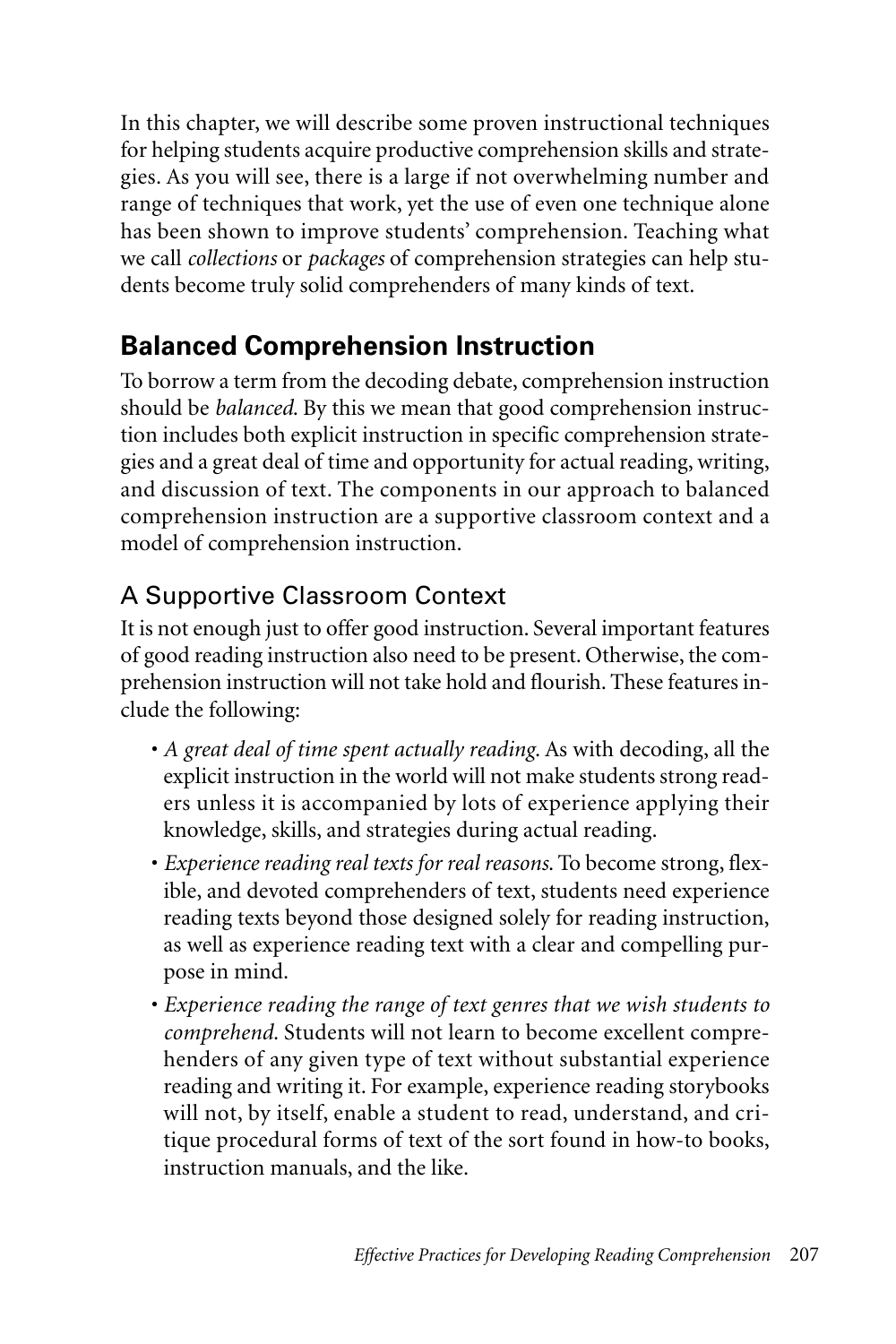- *An environment rich in vocabulary and concept development through reading, experience, and, above all, discussion of words and their meanings*. Any text comprehension depends on some relevant prior knowledge. To some degree, well-chosen texts can, in themselves, build readers' knowledge base. At the same time, hands-on activities, excursions, conversations, and other experiences are also needed to develop vocabulary and concept knowledge required to understand a given text.
- *Substantial facility in the accurate and automatic decoding of words*. In a recent review of the literature, Pressley (2000) argues compellingly that skilled decoding is necessary, although by no means sufficient, for skilled comprehension.
- *Lots of time spent writing texts for others to comprehend*. Again, students should experience writing the range of genres we wish them to be able to comprehend. Their instruction should emphasize connections between reading and writing, developing students' abilities to write like a reader and read like a writer.
- *An environment rich in high-quality talk about text*. This should involve both teacher-to-student and student-to-student talk. It should include discussions of text processing at a number of levels, from clarifying basic material stated in the text to drawing interpretations of text material to relating the text to other texts, experiences, and reading goals.

### A Model of Comprehension Instruction

The model of comprehension instruction we believe is best supported by research does more than simply include instruction in specific comprehension strategies and opportunities to read, write, and discuss texts it connects and integrates these different learning opportunities. Specifically, we suggest an instructional model including the following five components:

- 1. *An explicit description of the strategy and when and how it should be used*."Predicting is making guesses about what will come next in the text you are reading. You should make predictions a lot when you read. For now, you should stop every two pages that you read and make some predictions."
- 2. *Teacher and/or student modeling of the strategy in action*."I am going to make predictions while I read this book. I will start with just the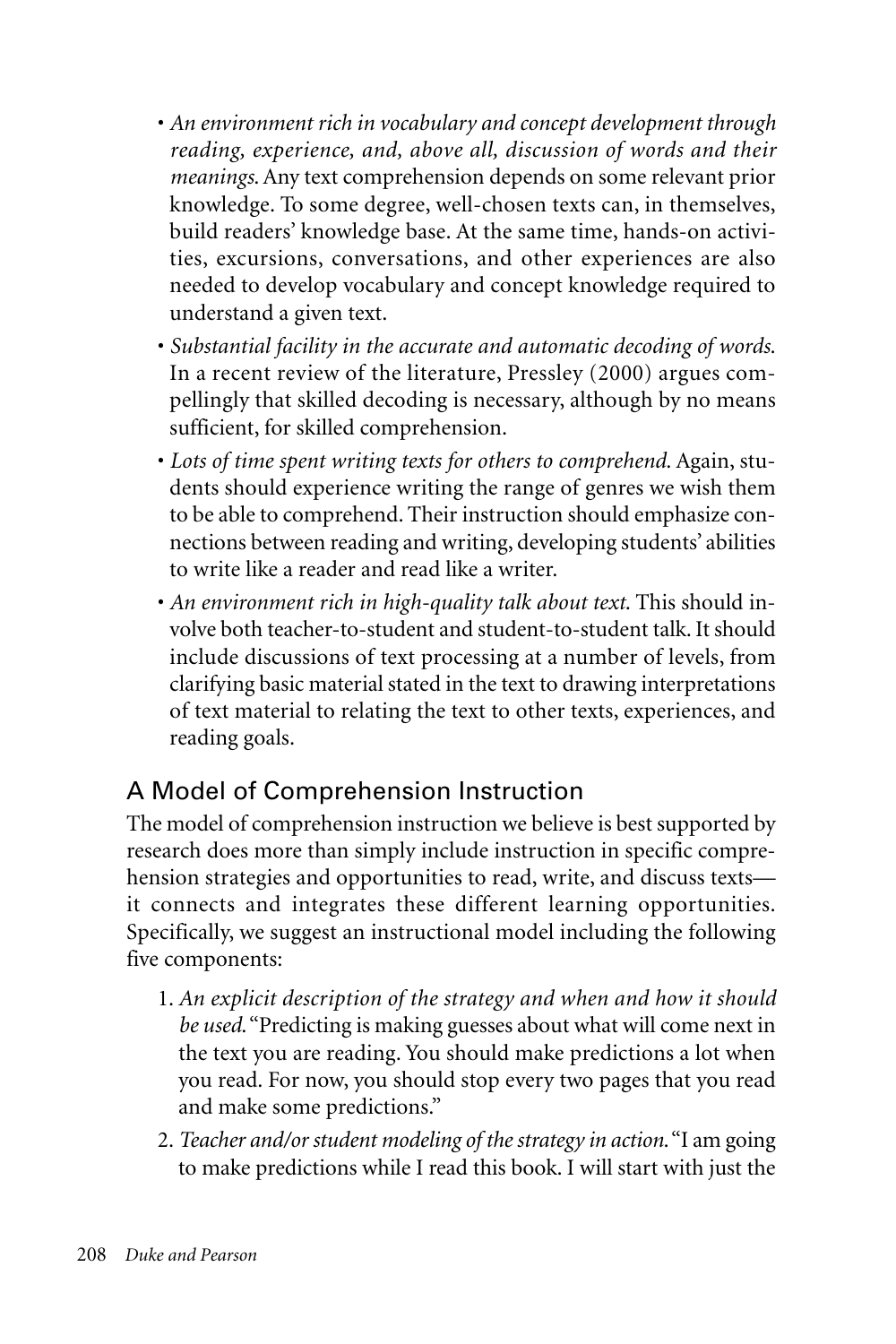cover here. Hmm...I see a picture of an owl. It looks like he—I think it is a he—is wearing pajamas, and he is carrying a candle. I *predict* that this is going to be a make-believe story because owls do not really wear pajamas and carry candles. I predict it is going to be about this owl, and it is going to take place at nighttime.

"The title will give me more clues about the book; the title is *Owl at Home*. So this makes me think even more that this book is going to be about the owl. He will probably be the main character. And it will take place in his house.

"Okay, I have made some predictions about the book based on the cover. Now I am going to open up the book and begin reading."

- 3. *Collaborative use of the strategy in action*. "I have made some good predictions so far in the book. From this part on I want you to make predictions with me. Each of us should stop and think about what might happen next.... Okay, now let's hear what you think and why...."
- 4.*Guided practice using the strategy with gradual release of responsibility*. Early on...

"I have called the three of you together to work on making predictions while you read this and other books. After every few pages I will ask each of you to stop and make a prediction. We will talk about your predictions and then read on to see if they come true."

Later on...

"Each of you has a chart that lists different pages in your book. When you finish reading a page on the list, stop and make a prediction. Write the prediction in the column that says 'Prediction.' When you get to the next page on the list, check off whether your prediction 'Happened,' 'Will not happen,' or 'Still might happen.' Then make another prediction and write it down." (This is based on the Reading Forecaster Technique from Mason and Au [1986] described and cited in Lipson and Wixson [1991].)

5. *Independent use of the strategy*. "It is time for silent reading. As you read today, remember what we have been working on—making predictions while we read. Be sure to make predictions every two or three pages. Ask yourself why you made the prediction you did—what made you think that. Check as you read to see whether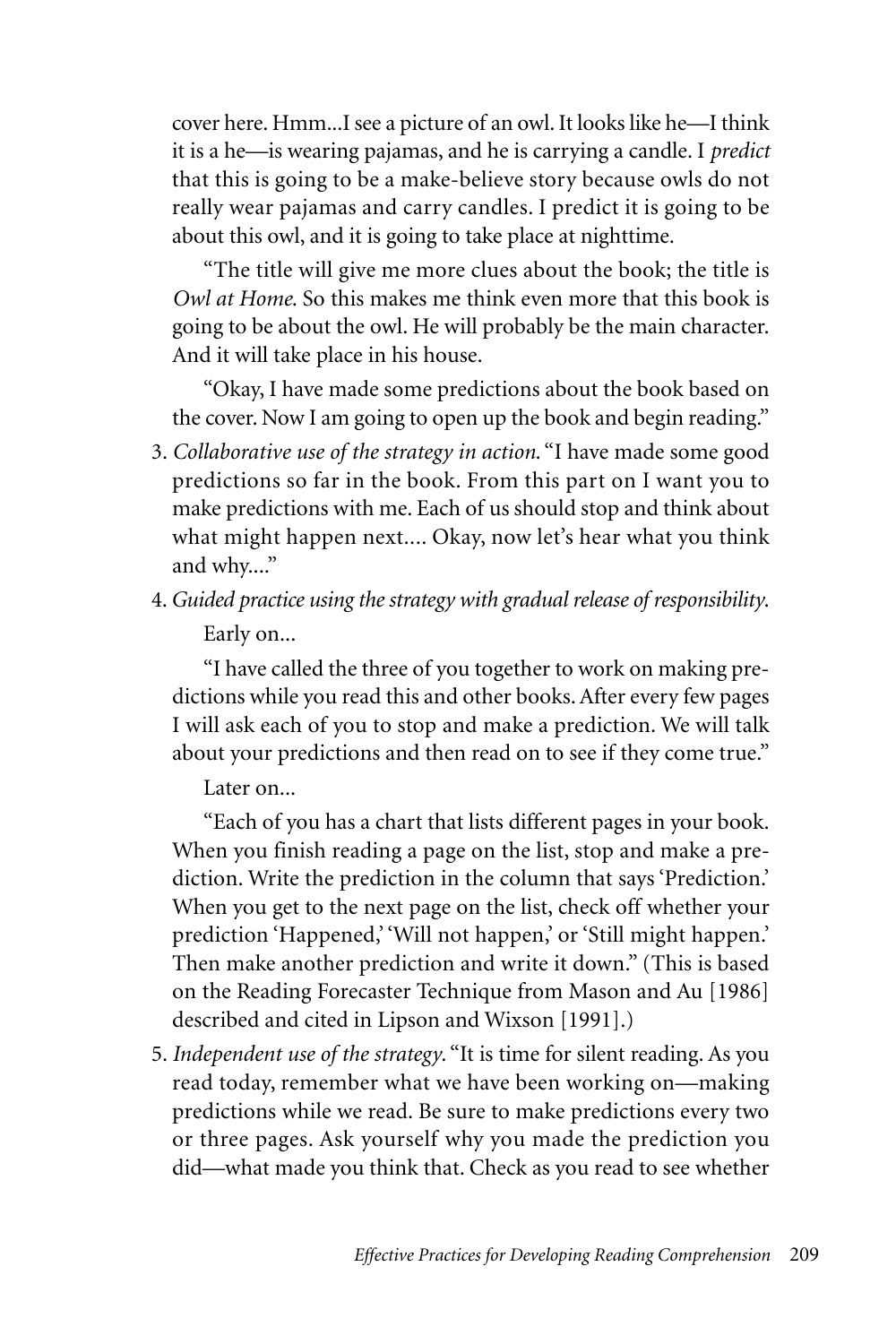your prediction came true. Jamal is passing out Predictions! bookmarks to remind you."

Throughout these five phases, it is important that neither the teacher nor the students lose sight of the need to coordinate or orchestrate comprehension strategies. Strategies are not to be used singly—good readers do not read a book and *only* make predictions. Rather, good readers use multiple strategies constantly. Although the above model foregrounds a particular strategy at a particular time, other strategies should also be referenced, modeled, and encouraged throughout the process. A way of conceptualizing the orchestration process is captured in a classic visual model from Pearson and Gallagher's (1983) early work on comprehension instruction. In that model (see Figure 10.1), teachers move from a situation in which they assume all the responsibility for performing a task



**Figure 10.1. Gradual release of responsibility**

As one moves down the diagonal from upper left to lower right, students assume more, and teachers less, responsibility for task completion. There are three regions of responsibility: primarily teacher in the upper left corner, primarily student in the lower right, and shared responsibility in the center. (This figure is adapted with permission from Pearson and Gallagher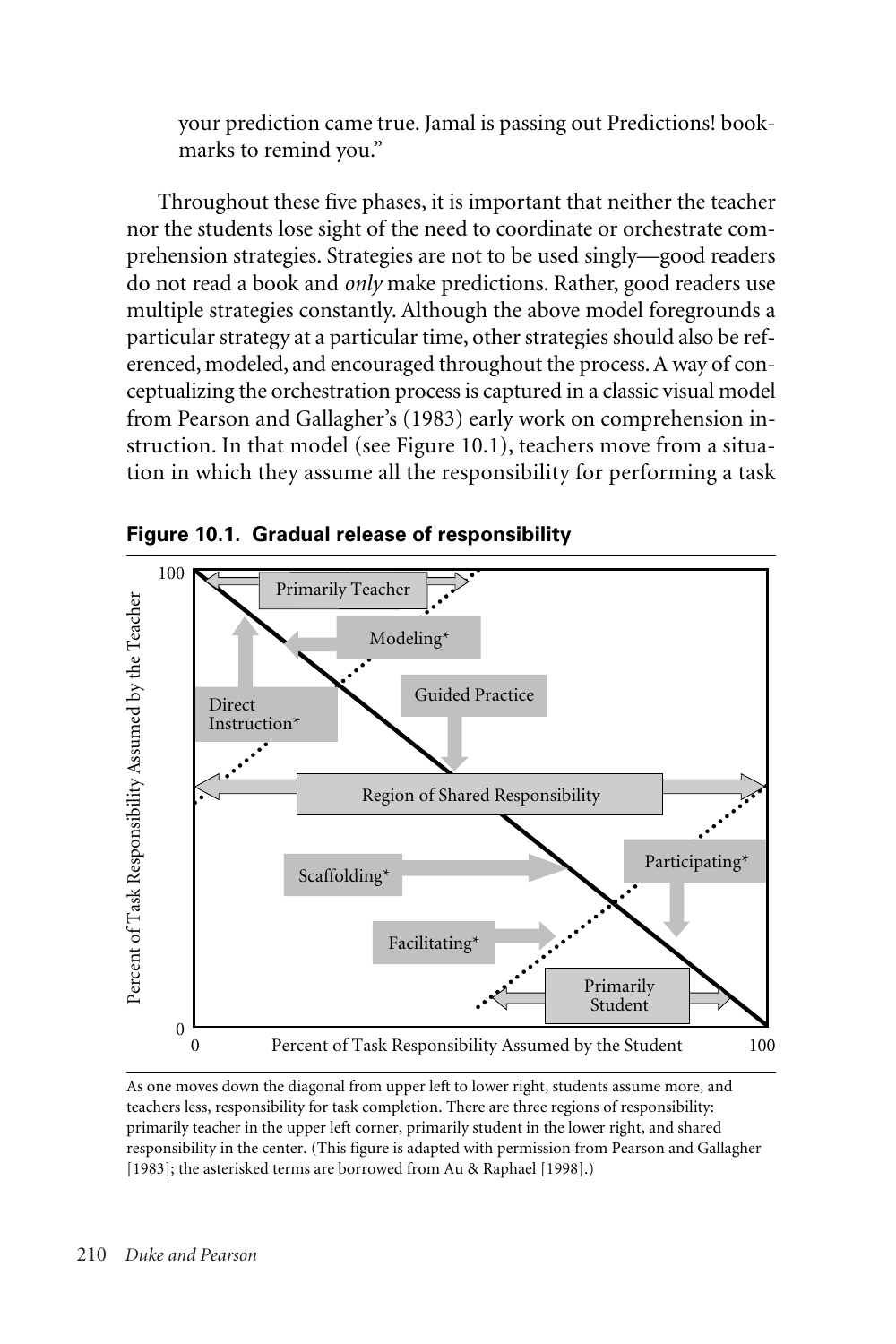while the student assumes none, which we would call modeling or demonstrating a strategy (the upper left corner), to a situation in which the students assume all the responsibility while the teacher assumes none, which we would call independent strategy use (lower right corner), a situation in which teachers can shift to a participation mode, performing tasks in much the same way as any other group member. Instruction in the upper left corner would be labeled teacher centered, whereas instruction in the lower right would be student centered.

### Other Teaching Considerations

*Choosing well-suited texts.* Another important role for the teacher in implementing this model is in choosing the texts to use. At least some of the texts used during these different phases of comprehension instruction should be chosen to be particularly well suited to application of the specific strategy being learned. Just as many have recommended using texts in decoding instruction that emphasizes the particular sound-letter relationships students are learning, we recommend linking closely the comprehension strategy being taught to the texts to which it is initially applied and practiced. For example, a good text for learning about the prediction strategy would be one that students have not read before (hence, they would not already know what happens next), that has a sequence of events, and that provides sufficient clues about upcoming events for the reader to make informed predictions about them. Also, as is recommended for decoding instruction, we recommend careful attention to the level and demands of texts used in different phases of instruction, especially the early phases. When students are first learning a comprehension strategy, they should encounter texts that do not make heavy demands in other respects, such as background knowledge, vocabulary load, or decoding. Later, of course, students must be asked to apply the strategy to the range of texts they will meet during everyday reading—in reading/ language arts, in content area classes (i.e., social studies, science, and mathematics), and on their own.

*Concern with student motivation.* The level of motivation students bring to a task impacts whether and how they will use comprehension strategies (Dole, Brown, & Trathen, 1996; Guthrie et al., 1996). Therefore, the model we suggest, in particular the independent practice portion, should be made as motivating to students as possible. Accompaniments to comprehension instruction we have already noted—such as providing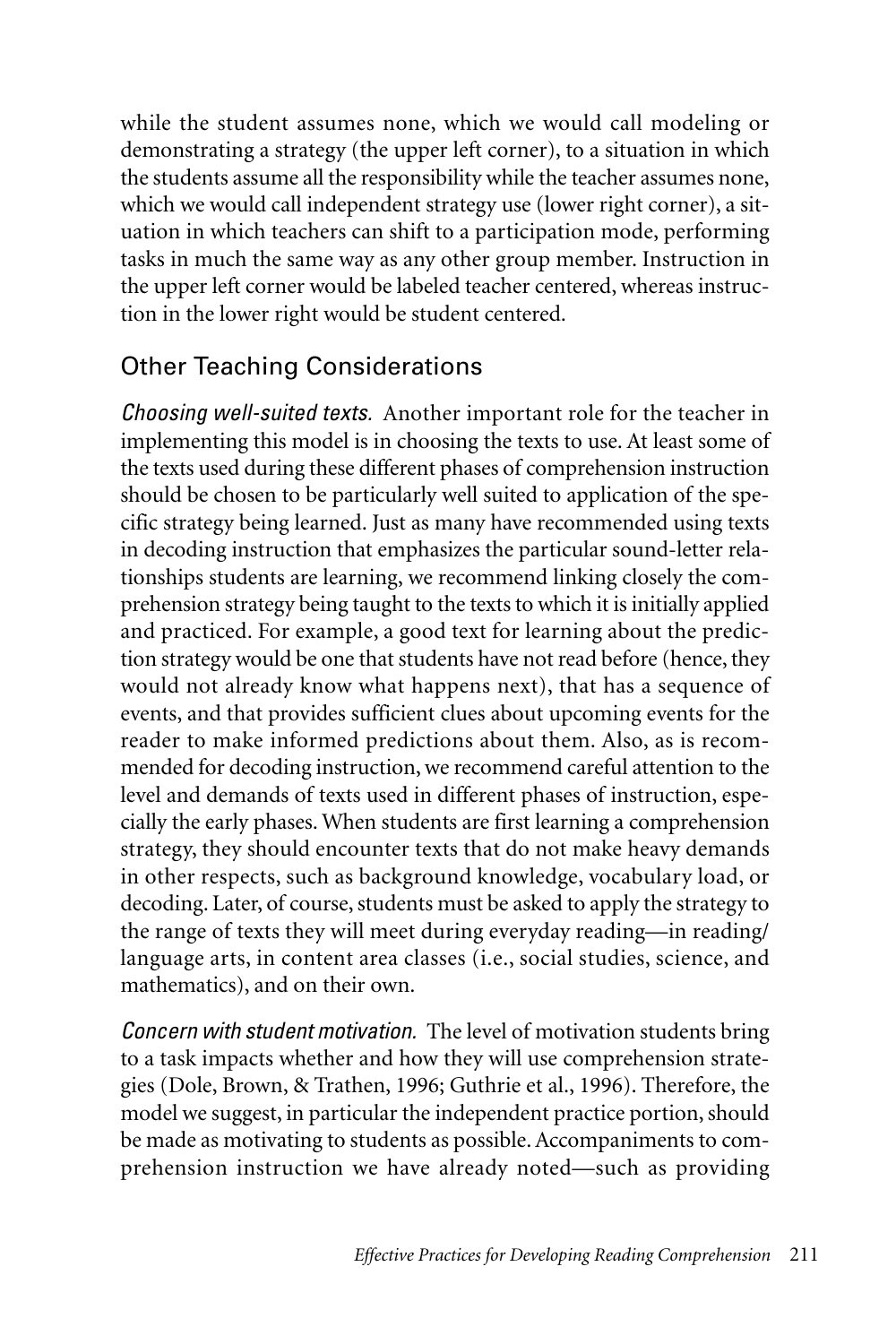experience reading real texts for real reasons and creating an environment rich in high-quality talk about text—will undoubtedly help. Other strategies can be found in books, articles, and chapters devoted specifically to the topic of motivation and engagement (e.g., Guthrie & Wigfield, 1997).

*Ongoing assessment.* Finally, as with any good instruction, comprehension instruction should be accompanied by ongoing assessment. Teachers should monitor students' use of comprehension strategies and their success at understanding what they read. Results of this monitoring should, in turn, inform the teacher's instruction. When a particular strategy continues to be used ineffectively, or not at all, the teacher should respond with additional instruction or a modified instructional approach. At the same time, students should be monitoring their own use of comprehension strategies, aware of their strengths as well as their weaknesses as developing comprehenders.

# **Building a Comprehension Curriculum**

With this overall model for comprehension instruction as a background to be used in teaching any useful strategy, we now turn to specific comprehension strategies that research has shown to be effective in improving students' comprehension of text. These are the strategies we recommend explaining and modeling for students and then emphasizing in shared, guided, and independent reading. The effectiveness of these strategies is not limited to a particular age group. Age groups used in studies consulted for this review range from kindergarten through college level. Certainly not every strategy presented has been tested for this entire range of age groups, but neither is there substantial evidence to indicate that any strategy is inappropriate for any age range. First, we introduce six important strategies, and then we review some "routines" that actually integrate several strategies in a single activity.

# Effective Individual Comprehension Strategies

*Prediction.* We have labeled the first strategy prediction, although it is better conceived as a family of strategies than a single, identifiable strategy. At its core is making predictions and then reading to see how they turned out, but it also entails activities that come with different labels, such as activating prior knowledge, previewing, and overviewing. What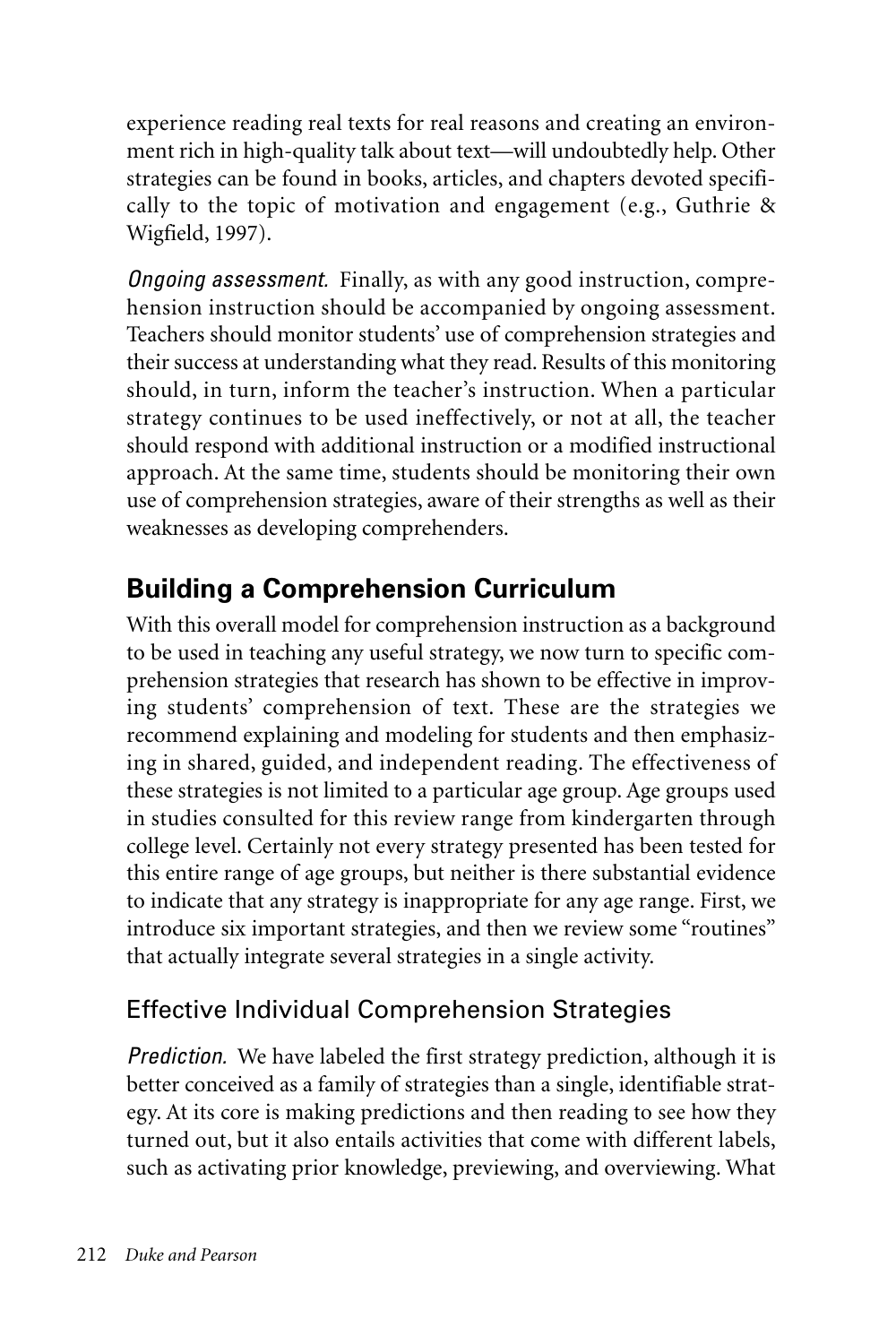all these variants have in common is encouraging students to use their existing knowledge to facilitate their understanding of new ideas encountered in text. Although these strategies have some earlier roots (e.g., Ausabel, 1968; Stauffer, 1976, 1980), these activities are most clearly the legacy of the 1980s, with its emphasis on schema theory (Anderson & Pearson, 1984) and comprehension as the bridge between the known and the new (Pearson & Johnson, 1978).

Although it might seem reasonable to expect research on prediction and prior knowledge activation to be equally distributed across narrative and expository text genres, it is decidedly biased toward narrative texts (see Pearson & Fielding, 1991). Two activities dominate the work: making predictions and activating prior knowledge about story theme, content, or structure. Hansen's work (Hansen, 1981; Hansen & Pearson, 1983) provides rich examples of prior knowledge activation. In both instances, students were encouraged to generate expectations about what characters might do based on their own experiences in similar situations. This technique led to superior comprehension of the stories in which the activity was embedded and to superior performance for younger and less able older readers on new stories that the students read without any teacher support. Working with fourth-grade students, Neuman (1988) found that when teachers presented students with oral previews of stories, which were then turned into discussions and predictions, story comprehension increased relative to "read only" previews and typical basal background-building lessons. In a creative variation of the preview theme, McGinley and Denner (1987) had students compose very short narratives based on a list of keywords from the upcoming story. For example, terms such as *loose tooth*, *string*, *pain*, *baseball game*, *tie score*, and *home run* might serve as keywords for an upcoming story about a girl who has a loose tooth that will not come out but falls out naturally when she is engrossed in a close ballgame. Interestingly, the accuracy of their "prediction" stories proved relatively unimportant in explaining subsequent comprehension of the real stories; apparently, it was the engagement itself that triggered the deeper story comprehension.

Explicit attempts to get students to engage in prediction behaviors have proved successful in increasing interest in and memory for stories (Anderson, Wilkinson, Mason, & Shirey, 1987). Fielding, Anderson, and Pearson (1990) found that prediction activities promoted overall story understanding only if the predictions were explicitly compared to text ideas during further reading, suggesting that the verification process, in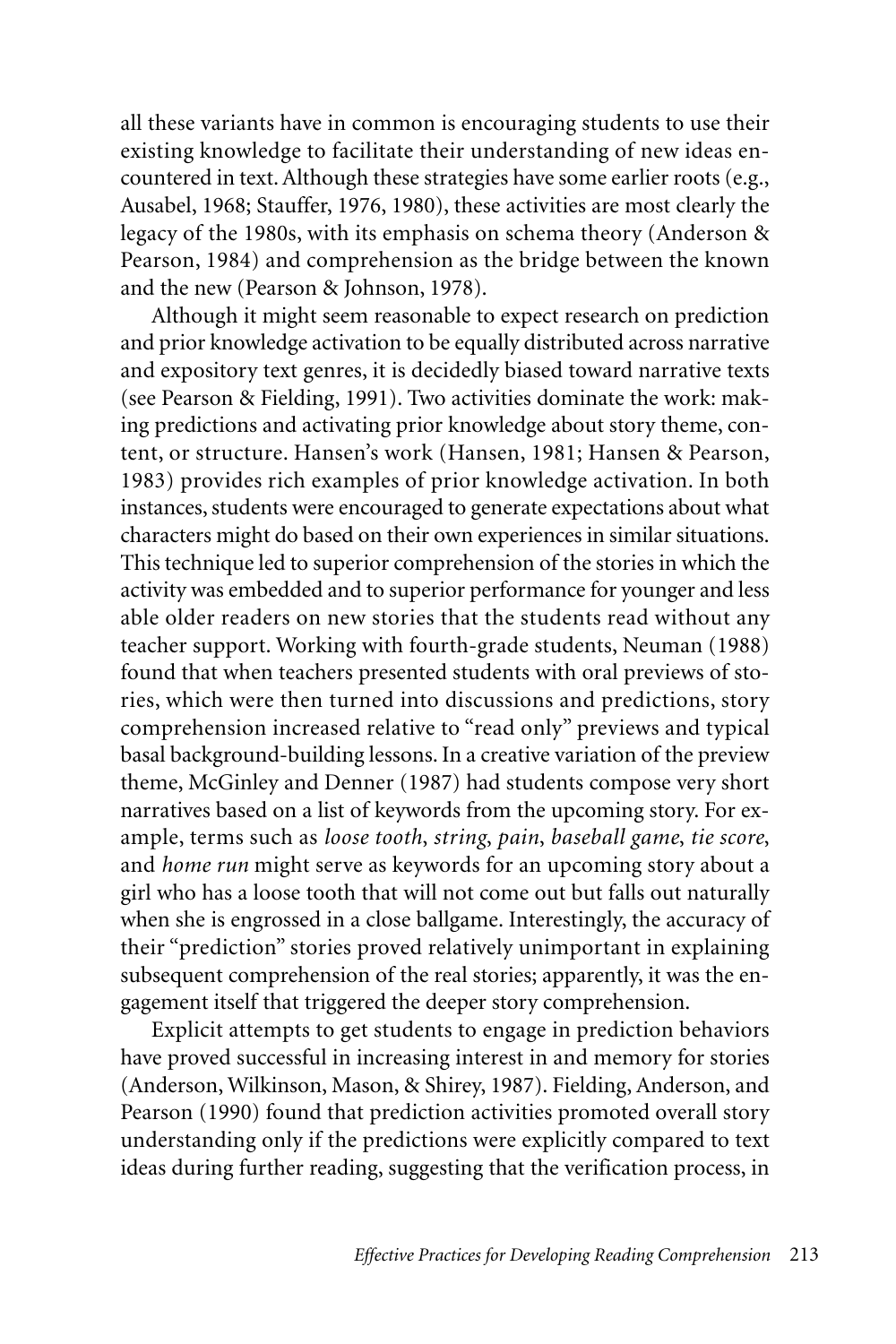which knowledge and text are compared explicitly, may be as important as making the prediction.

These studies suggest a variety of productive ways of encouraging students to engage their knowledge and experience prior to reading. They also suggest that in nearly all cases, the impact on story understanding is positive, at least for narrative texts in which themes and topics are likely to be highly familiar. The situation may be quite different in reading expository texts, especially if students' existing knowledge is riddled with misconceptions about matters of science and prejudices in the realm of human experience (see, for example, Guzzetti, Snyder, Glass, & Gamas, 1993).

*Think-aloud.* Another proven instructional technique for improving comprehension is think-aloud. As its name implies, think-aloud involves making one's thoughts audible and, usually, public—saying what you are thinking while you are performing a task, in this case, reading. Thinkaloud has been shown to improve students' comprehension both when students themselves engage in the practice during reading and also when teachers routinely think aloud while reading to students.

*Teacher think-aloud*. Teacher think-aloud is typically conceived of as a form of teacher modeling. By thinking aloud, teachers demonstrate effective comprehension strategies and, at least as importantly, when and when not to apply them. For example, in the following teacher thinkaloud, the teacher demonstrates the use of visualization and prediction strategies:

That night Max wore his wolf suit and made mischief of one kind and another.... Boy, I can really visualize Max. He's in this monster suit and he is chasing after his dog with a fork in his hand. I think he is really starting to act crazy. I wonder what made Max act like that...Hm-mm...I bet he was getting a little bored and wanted to go on an adventure. I think that is my prediction. (Pressley et al., 1992, p. 518)

Studies typically have not examined the effect of teacher think-aloud by itself, but rather as part of a package of reading comprehension strategies. Therefore, although we cannot infer directly that teacher thinkaloud is effective, it is clear that as part of a package, teacher think-aloud has been proven effective in a number of studies. For example, teacher think-aloud is part of the Informed Strategies for Learning (ISL) program (Paris, Cross, & Lipson, 1984), the reciprocal teaching approach (see later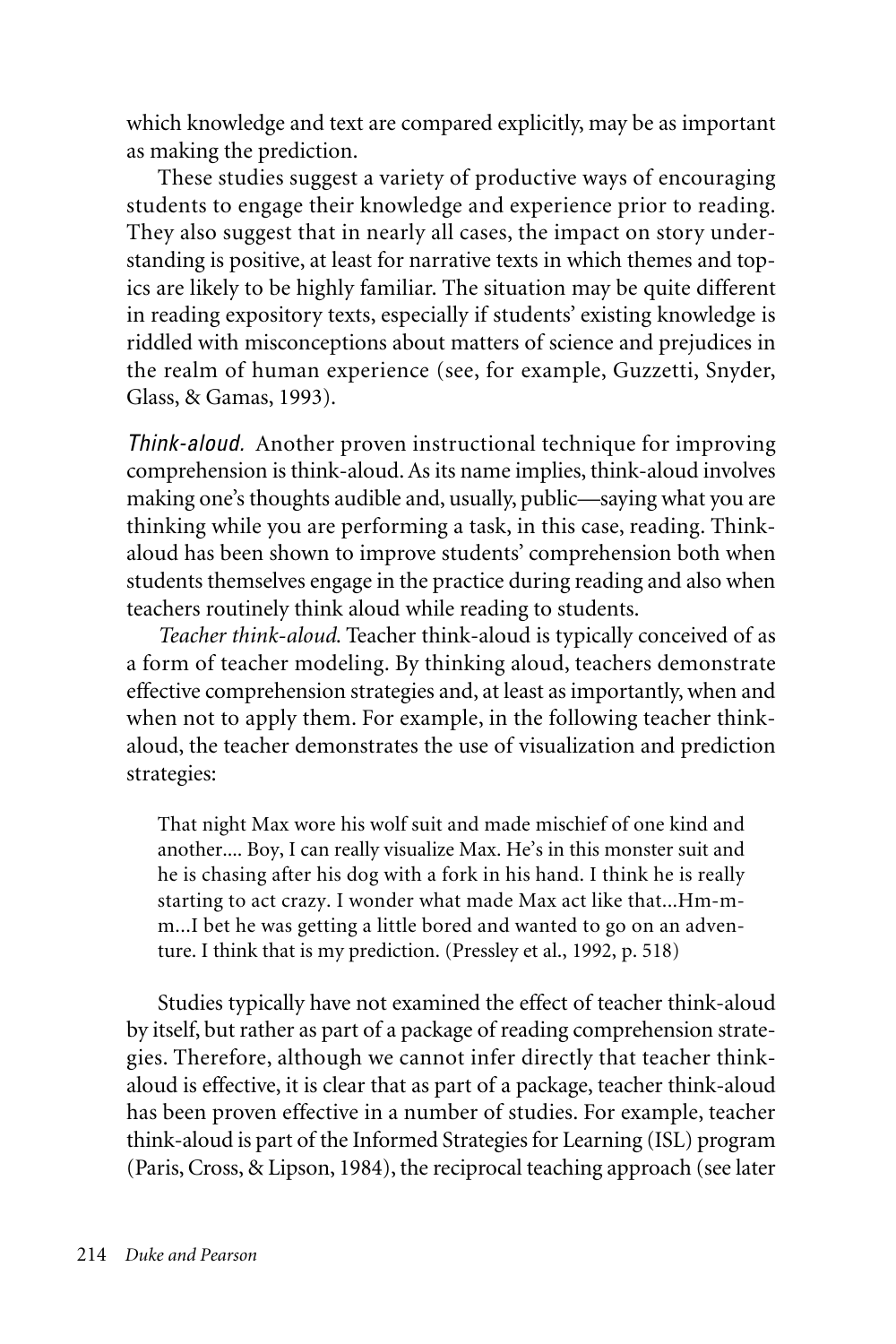discussion), and the SAIL program (see later discussion), all of which have been shown to be effective at improving student comprehension. It is also an important part of the early modeling stages of instruction in many comprehension training routines, for example, the QAR work of Raphael and her colleagues (Raphael, Wonnacott, & Pearson, 1983) and the inference training work of Gordon and Pearson (1983). These studies suggest that teacher modeling is most effective when it is explicit, leaving the student to intuit or infer little about the strategy and its application, and flexible, adjusting strategy use to the text rather than presenting it as governed by rigid rules. Teacher think-aloud with these attributes is most likely to improve students' comprehension of text.

*Student think-aloud*. Instruction that entails students thinking aloud themselves also has proven effective at improving comprehension (see Kucan & Beck, 1997, for a review). A classic study by Bereiter and Bird (1985) showed that students who were asked to think aloud while reading had better comprehension than students who were not taught to think aloud, according to a question-and-answer comprehension test. A compelling study by Silven and Vauras (1992) demonstrated that students who were prompted to think aloud as part of their comprehension training were better at summarizing information in a text than students whose training did not include think-aloud.

Several scholars have theorized about why student think-aloud is effective at improving comprehension. One popular theory is that getting students to think aloud decreases their impulsiveness (Meichebaum & Asnarow, 1979). Rather than jumping to conclusions about text meaning or moving ahead in the text without having sufficiently understood what had already been read, think-aloud may lead to more thoughtful, strategic reading. A study conducted with third-grade students provides some empirical support for this theory. Baumann and his colleagues found that training in think-aloud improved children's ability to monitor their comprehension while reading (Baumann, Seifert-Kessel, & Jones, 1992). Third-grade children trained to think aloud as they used several comprehension strategies were better than a comparison group at detecting errors in passages, responding to a questionnaire about comprehension monitoring, and completing cloze items. One student trained in thinkaloud explained,"When I read I think, is this making sense? I might...ask questions about the story and reread or retell the story" (Baumann et al., p. 159). This and other student comments suggested a thoughtful, strategic approach to reading through think-aloud.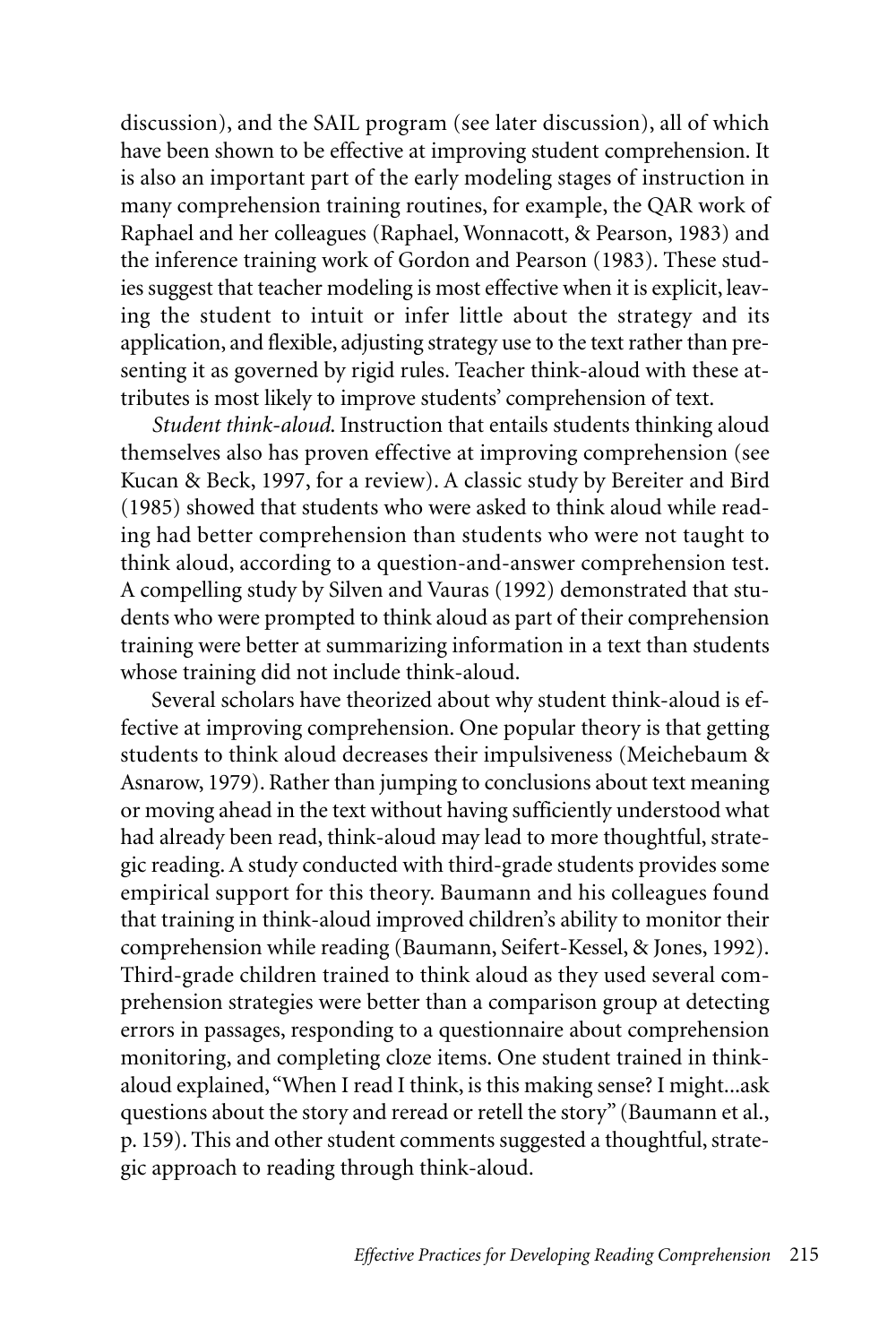*Text structure.* Beginning in the late 1970s and extending throughout the 1980s into the early 1990s, we witnessed an explosion of research about the efficacy of teaching children to use the structure of texts, both narrative and expository, to organize their understanding and recall of important ideas. Most of the research emphasized the structural aspects of text organization rather than the substance of the ideas, the logic being that it was structure, not content, that would transfer to new texts that students would meet on their own.

*Story structure*. The research on story structure uses a few consistent heuristics to help students organize their story understanding and recall. Usually, these are organized into a story grammar (see Mandler, 1978; Stein & Glenn, 1979), or as it is commonly called in instructional parlance, a story map (see Pearson, 1981), which includes categories such as setting, problem, goal, action, outcome, resolution, and theme. Instruction typically consists of modeling, guided practice, and independent practice in recognizing parts of the stories under discussion that instantiate, or "fill," each category. Although there are situations, texts, and populations in which this sort of instruction does not appear helpful, in the main, story structure instruction shows positive effects for a wide range of students, from kindergarten (Morrow, 1984a, 1984b) to the intermediate grades (Gordon & Pearson, 1983; Nolte & Singer, 1985) to high school (Singer & Donlan, 1982) to special populations (Idol, 1987), and to students identified as struggling readers (Fitzgerald & Spiegel, 1983). Regarding transfer, although the effects are complex and sometimes subtle, it appears the effects are most stable for the texts in which the instruction has been embedded (Singer & Donlan, 1982), and they do transfer to new, independently read texts (Gordon & Pearson, 1983; Greenewald & Rossing, 1986).

*Informational text structure*. Most of the research establishing the positive impact of helping students learn to use the structural features of informational texts as aides to understanding and recall has been conducted since the appearance of elaborate text analysis schemes in the late 1970s (e.g., Kintsch & Van Dijk, 1978; Meyer, 1975; see also Meyer & Rice, 1984, for a complete review of this early work). The early work documented the significance of attention to text structure, pointing out that students—for whatever reasons, including the fact that they are simply better readers who are more knowledgeable about text structure recall more textual information than those who are less knowledgeable (Bartlett, 1978; Meyer, Brandt, & Bluth, 1980). The work also suggested that knowledge is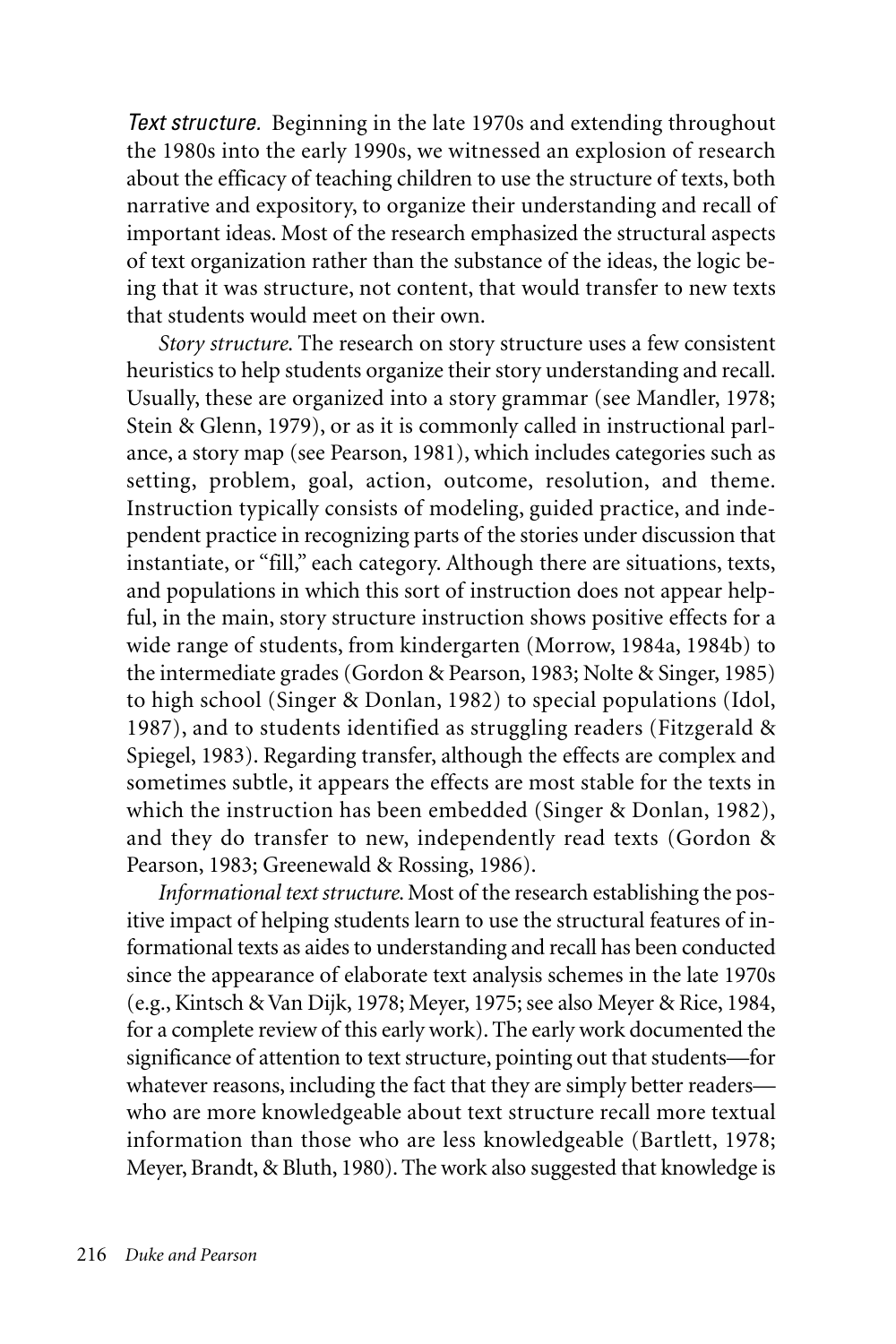not enough. Students must actually follow the text's structure in building their recall for the effect to be realized; not surprisingly, more good than poor readers are inclined to do so (Bartlett, 1978; Taylor, 1980).

The approaches to teaching text structure have exhibited substantial variability, beginning with general attempts to sensitize students to structural elements (e.g., Bartlett, 1978; Davis, Lange, & Samuels, 1988; Slater, Graves, & Piche, 1985) and extending to hierarchical summaries of key ideas (e.g., Taylor & Beach, 1984) and to visual representations of key ideas, such as conceptual maps, semantic networks, charts, and graphs (e.g., Armbruster & Anderson, 1980; Armbruster, Anderson, & Ostertag, 1987; Gallagher & Pearson, 1989; Geva, 1983; Holley & Dansereau, 1984). In general, the research suggests that almost any approach to teaching the structure of informational text improves both comprehension and recall of key text information. One plausible explanation is that systematic attention to the underlying organization, whether intended by the authors of texts or not, helps students relate ideas to one another in ways that make them more understandable and more memorable. Another plausible explanation is that it is actually knowledge of the content, not facility with text structure, that children acquire when they attend to the structural features of text. In other words, text structure is nothing more than an alias for the underlying structure of knowledge in that domain.

Only a few of the studies in this area have evaluated these competing hypotheses. The results of the Gallagher and Pearson (1989) work suggest that both content and structural features contribute to the salutary effects of "text structure" instruction. Over a series of several weeks, Gallagher and Pearson taught fourth-grade students, mainly poor readers, to apply a consistent structural framework, instantiated as a set of matrix charts and flowcharts, to their reading and discussion of short books about different social insects (ants, bees, and termites). The outcome measures included several independently read passages, each passage successively more distant from the original social insect books. They read, in order, a passage about a fourth social insect, the paper wasp, a passage about a human society, and a passage about geographic formations such as gulfs, capes, peninsulas, and the like. As the conceptual distance between the original set of books and the testing passages increased, the effect of the intervention (compared with a group who read the same texts and answered questions and with a group that only read the texts) decreased in magnitude, but was still statistically significant, suggesting that students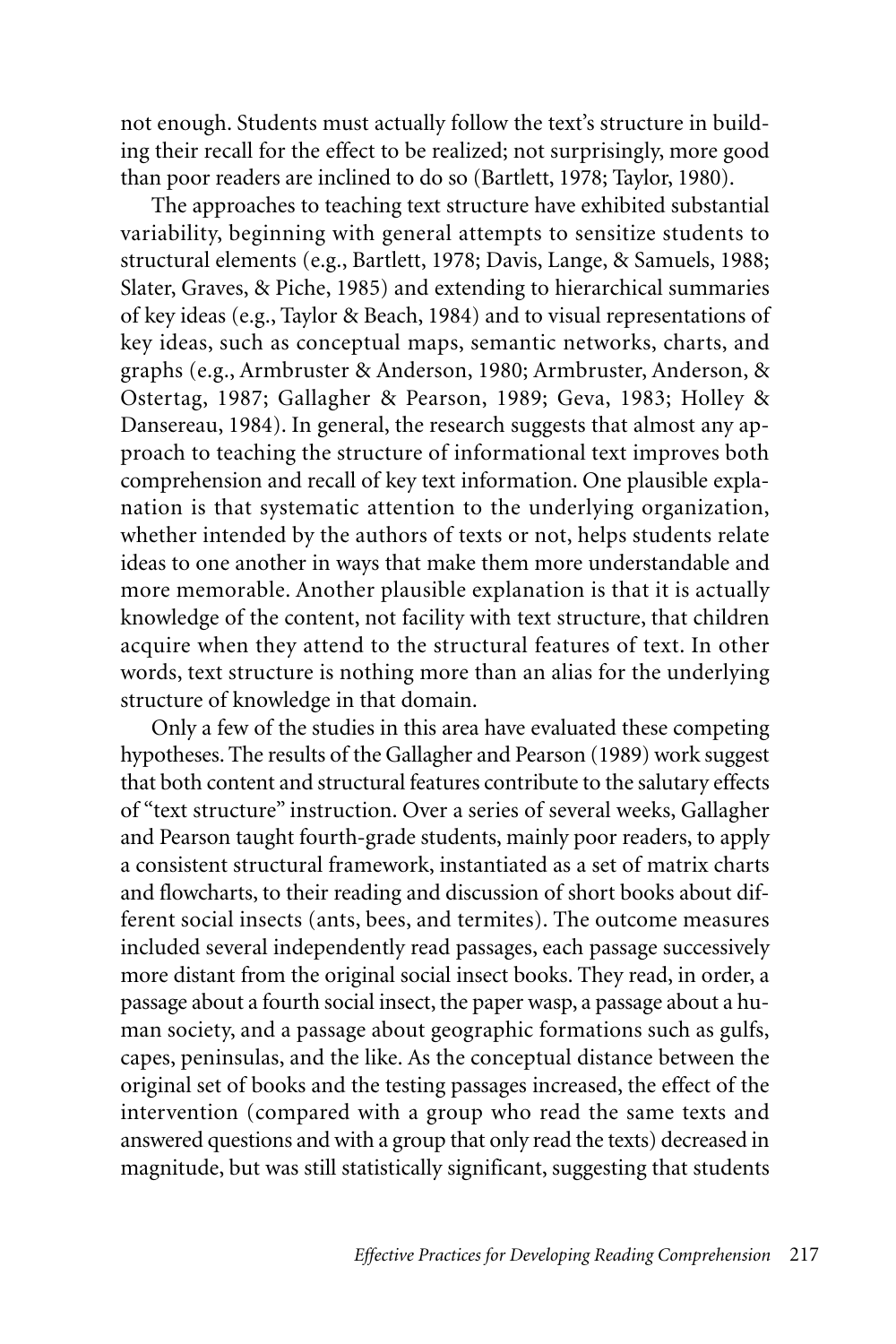were learning something about (a) insect societies, (b) social organization in general, and (c) how to unearth the structure of an informational text. From a classroom teacher's perspective, there is some comfort in knowing that content knowledge and text structure are naturally intertwined; after all, either or both represent legitimate curricular goals.

*Visual representations of text.* There is an old saying that a picture is worth a thousand words. When it comes to comprehension, this saying might be paraphrased, "a visual display helps readers understand, organize, and remember some of those thousand words." Compare the short text on digestion to the flow chart in Figure 10.2. The text is verbal, abstract, and eminently forgettable; by contrast, the flowchart is visual, concrete, and arguably more memorable.

#### **Figure 10.2. Text versus visual representation**

#### **Text describing the digestive process:**

When you eat, you use your teeth to break food apart into tiny particles. These pieces mix with saliva to become a kind of mush. When you swallow, the food goes through a tube into your stomach, where it is digested. During digestion, your body breaks down the food into smaller and smaller bits. The food contains things your body needs, which we call nutrients. As the food passes from the stomach into the intestine, the nutrients pass through the walls of intestine into your bloodstream. Your bloodstream carries these nutrients to all parts of your body. The part of the food that is not digested, which we call waste, passes out of the body through the intestine.

#### **Flowchart of the digestive process:**

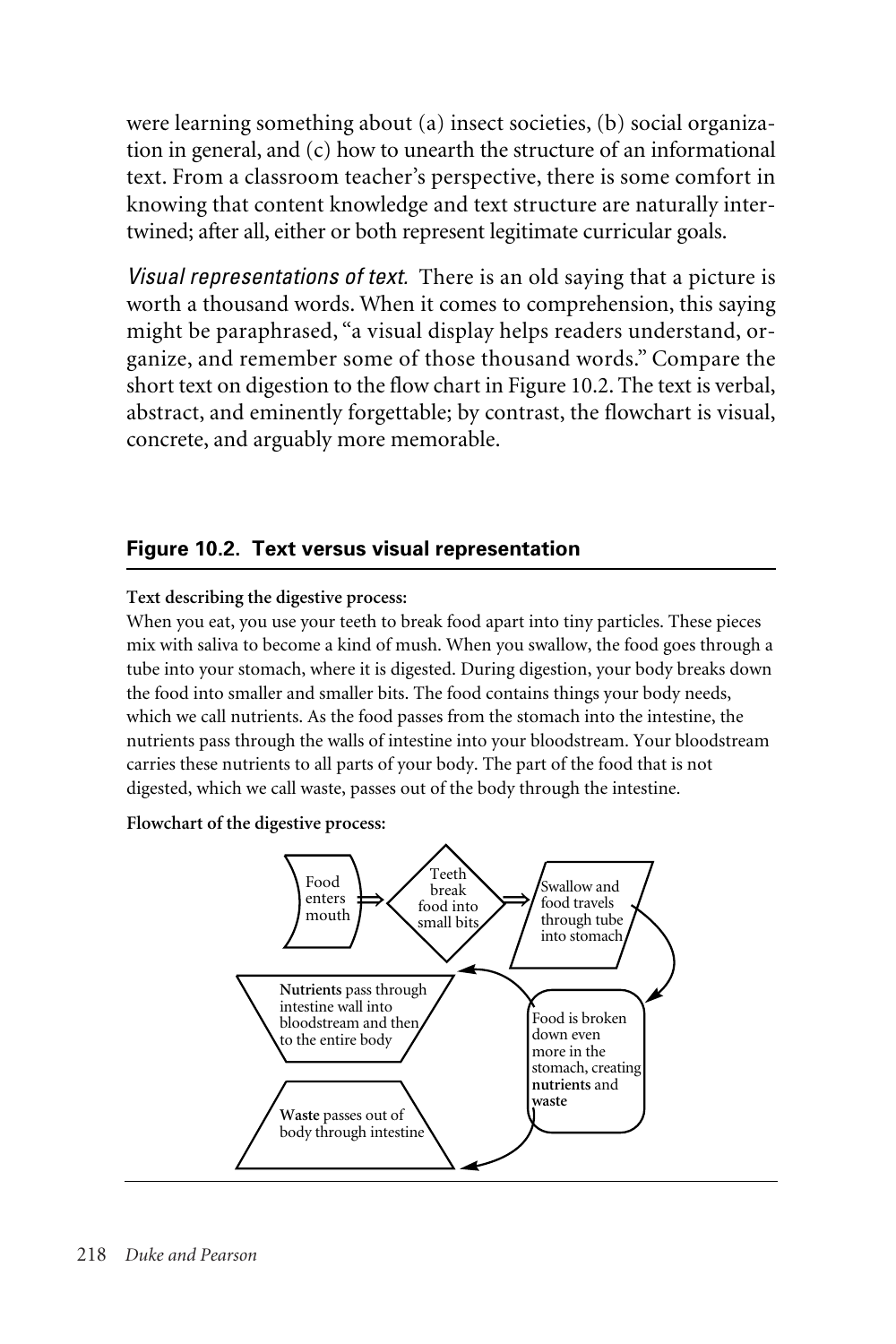That said, we readily admit that when it comes to the use of visual representations of text, it is difficult, perhaps impossible, to specify exactly what it is that students attend to and learn when teachers use them as heuristic devices to aid in comprehension and recall. The ubiquitous use of semantic maps and webs reveals this ambiguity. Consider, for example, the web in Figure 10.3.

This could be a graphic summary of an article about coyotes. Or, it could be a map of an individual's (or a whole class's collective) knowledge about coyotes. Or, it could be a heuristic device used by a teacher to teach key vocabulary in a unit on scavenging animals. In a practical sense, as we pointed out in discussing text structure instruction, it does not really matter. To the contrary, we would expect tools and activities that improve comprehension to also enhance knowledge of text structure and vocabulary acquisition. The point about visual representations is that they are *re*-presentations; literally, they allow us to present information *again*. It is through that active, transformative process that knowledge, comprehension, and memory form a synergistic relationship—whatever improves one of these elements also improves the others.

Much of the research cited in the previous section on text structure applies to the use of visual displays. Most notable, because of their



**Figure 10.3. A semantic map of the concept, coyotes**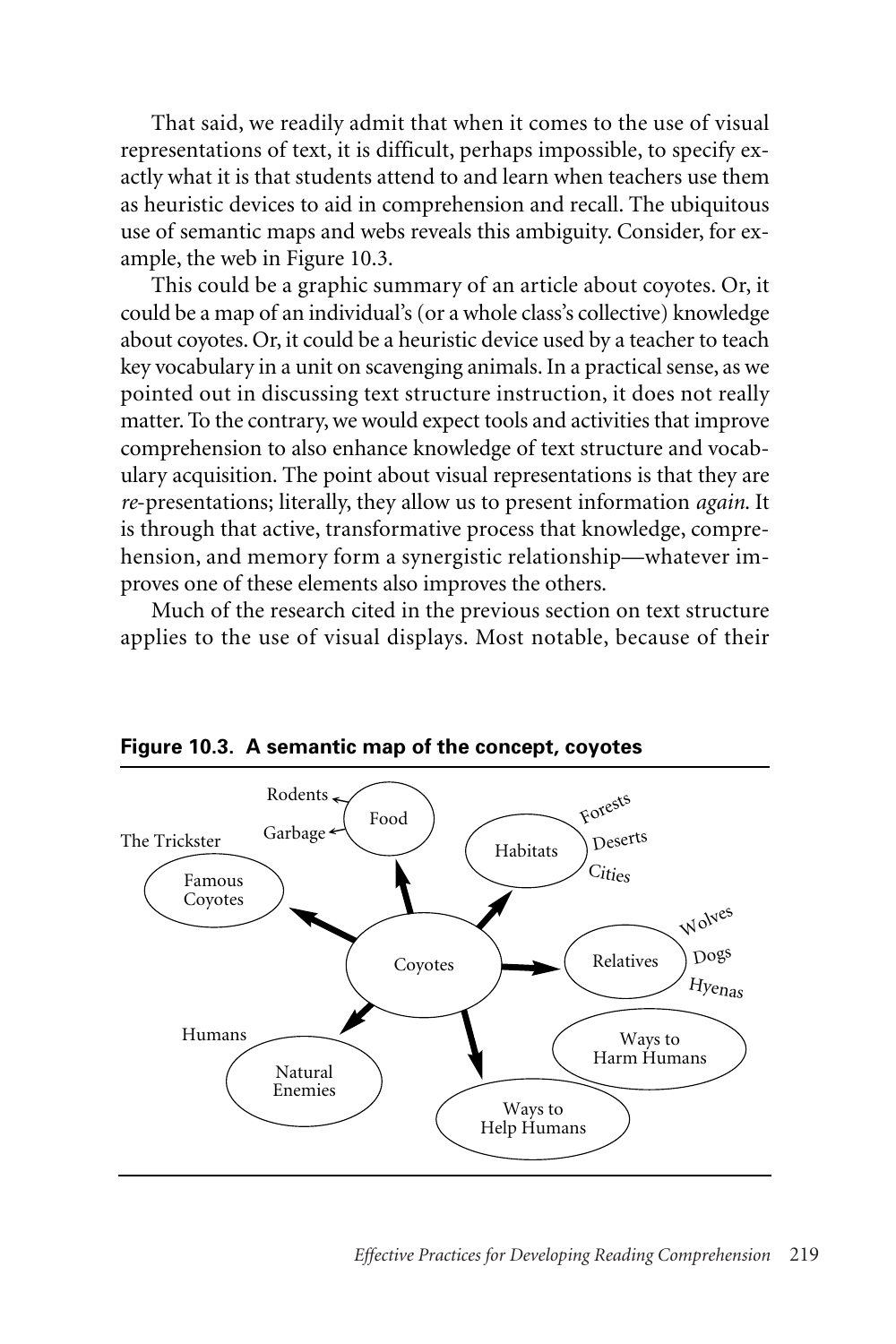consistent use of visual displays over an extended time period, is the work of Armbruster, Anderson, and Ostertag (1987) and Gallagher and Pearson (1989). Armbruster and colleagues (1987) employed the heuristic of a general frame to assist students in learning from expository text. For example, in history, a conflict frame is useful in organizing many historical phenomena: One side wants X, the other wants Y, their desires collide in some sort of conflict (war, debate, political battle), and some sort of resolution, often tentative, is reached. In their approach to teaching frames, Armbruster and her colleagues (Armbruster et al., 1987; Armbruster, Anderson, & Meyer, 1990) have identified and successfully taught students, usually at the middle school level, to use several generic frames as tools for organizing what they are learning from their reading, among them frames for depicting conflicts, cause-effect relations, descriptions, explanations, and procedures. The effects in this work are usually quite dramatic in improving understanding and recall for the texts in which the instruction is embedded; transfer effects to new passages read without assistance or without the requirement that the frames be used is much less impressive.

An exception to the transfer effect finding is the work of Gallagher and Pearson (1989), described earlier in conjunction with text structure instruction. Recall that although transfer decreased as a function of conceptual distance from the original information domain (insect societies), it was nonetheless significant even for passages on unrelated topics. What may be central in this sort of instruction, besides consistent and persistent guidance in how and why to use the visual displays, is direct involvement in constructing the visual display along with compelling feedback to the students in the form of evidence that the arduous effort involved in *re*-presenting information pays off in terms of learning and, in the case of older students, better grades.

*Summarization.* Teaching students to summarize what they read is another way to improve their overall comprehension of text. Dole, Duffy, Roehler, and Pearson (1991) describe summarizing as follows:

Often confused with determining importance, summarizing is a broader, more synthetic activity for which determining importance is a necessary, but not sufficient, condition. The ability to summarize information requires readers to sift through large units of text, differentiate important from unimportant ideas, and then synthesize those ideas and create a new coherent text that stands for, by substantive criteria,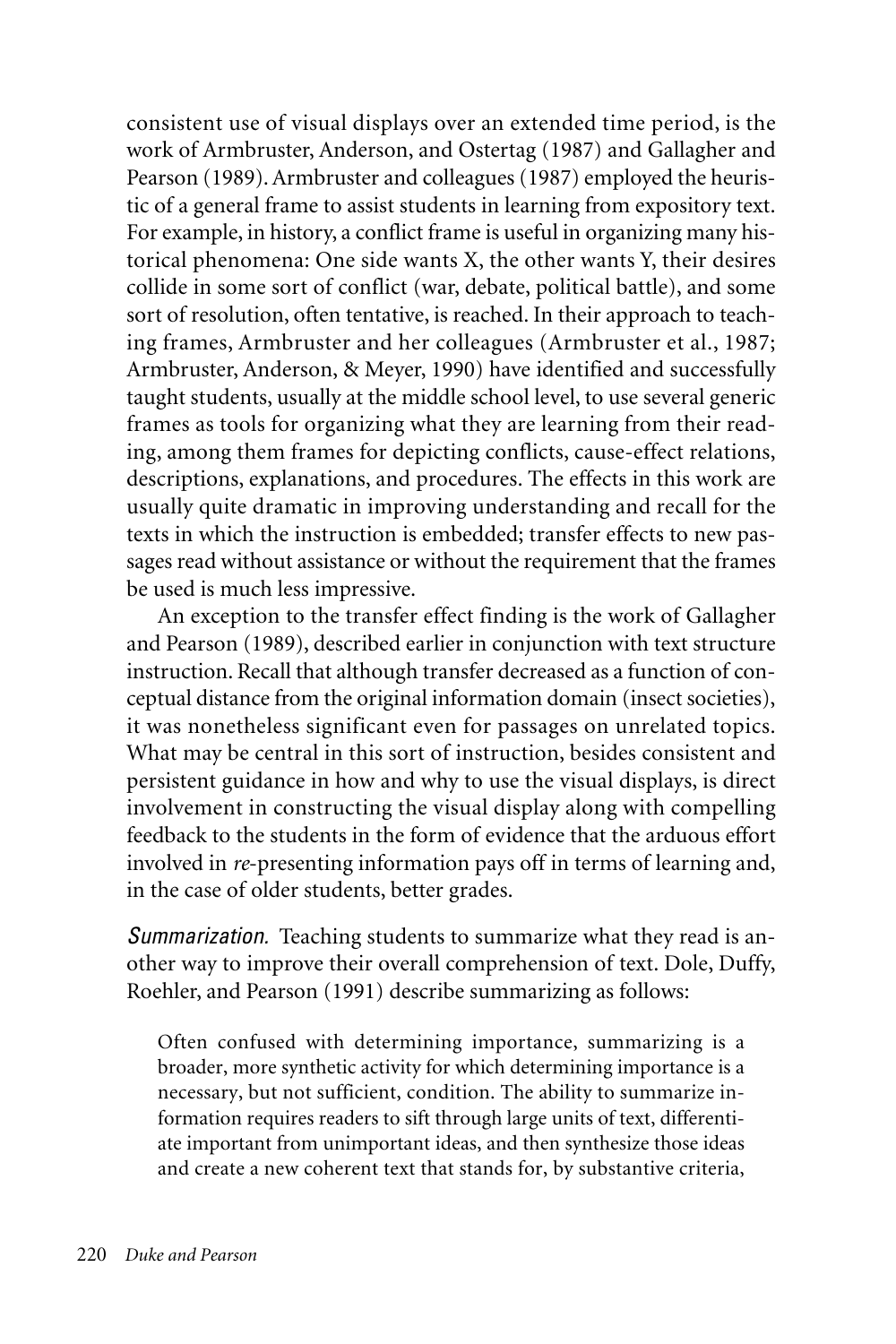the original. This sounds difficult, and the research demonstrates that, in fact, it is. (p. 244)

Indeed, most people with relevant experience will agree that summarizing is a difficult task for many children. Many children require instruction and practice in summarizing before they are able to produce good oral and written summaries of text. Interestingly, research suggests that instruction and practice in summarizing not only improves students' ability to summarize text, but also their overall comprehension of text content. Thus, instruction in summarization can be considered to meet dual purposes: to improve students' ability to summarize text and to improve their ability to comprehend text and recall.

There are at least two major approaches to the teaching of summarization. In rule-governed approaches, students are taught to follow a set of step-by-step procedures to develop summaries. For example, McNeil and Donant (1982) teach the following rules, which draw from the work of Brown, Campione, and Day (1981) and Kintsch and Van Dijk (1978):

Rule 1: Delete unnecessary material.

Rule 2: Delete redundant material.

Rule 3: Compose a word to replace a list of items.

Rule 4: Compose a word to replace individual parts of an action.

Rule 5: Select a topic sentence.

Rule 6: Invent a topic sentence if one is not available.

Through teacher modeling, group practice, and individual practice, students learn to apply these rules to create brief summaries of text.

Other approaches to summarizing text are more holistic. One that has been the subject of research is the GIST procedure (Cunningham, 1982). In GIST, students create summaries of 15 or fewer words for increasingly large amounts of text, beginning with single sentences and working incrementally to an entire paragraph. As Cunningham describes it, GIST is conducted first as a whole class, then in small groups, and finally on an individual basis.

Working with sixth-grade students, Bean and Steenwyk (1984) studied the effectiveness of McNeil and Donant's set of rules procedure and Cunningham's GIST procedure. They found that versions of both approaches were effective not only in improving students' written summaries of text, but also in improving their comprehension of text as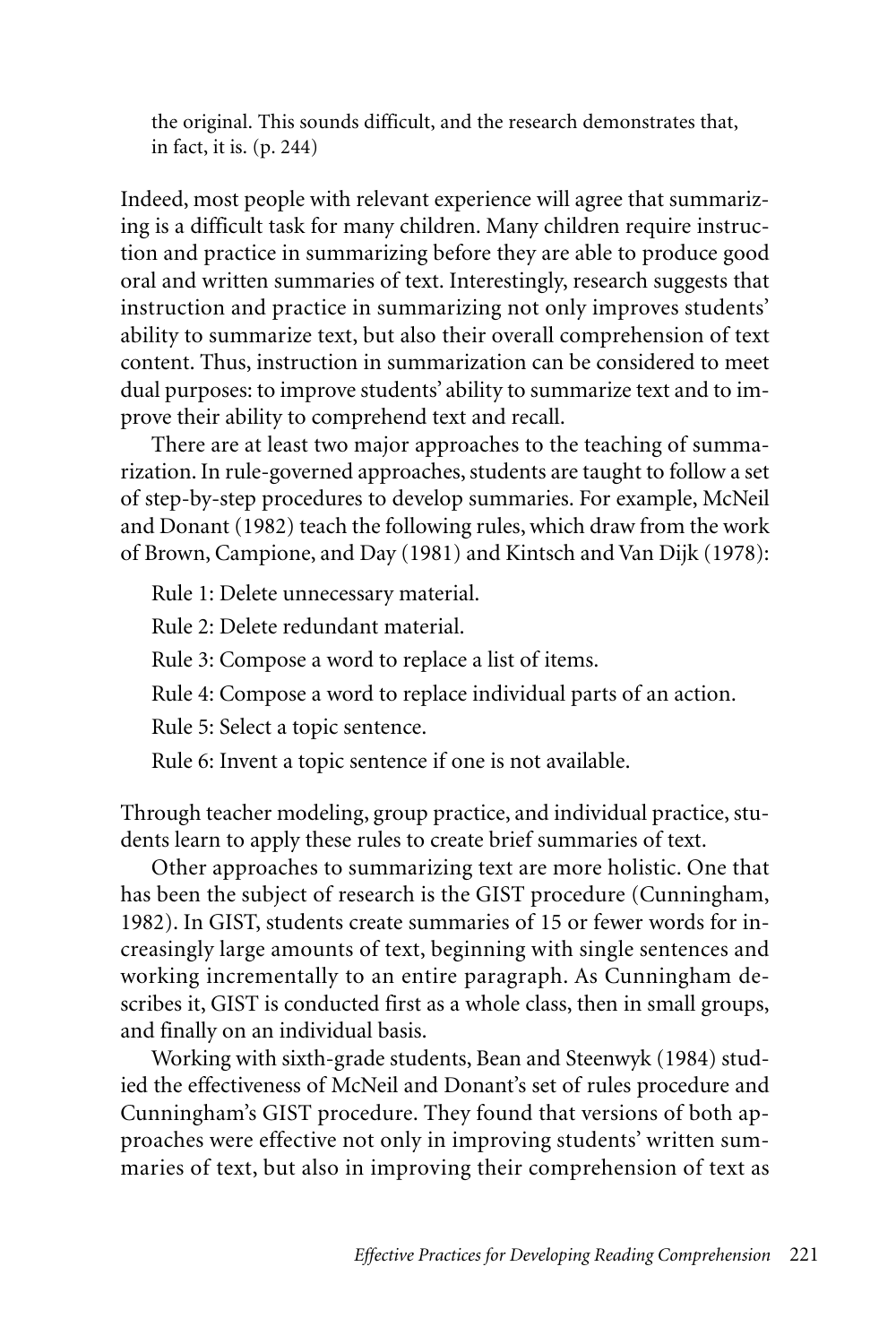measured by a standardized test. Despite being markedly different, the two approaches were roughly equal in their effectiveness, and both were superior to a control technique that involved only practice in writing summaries based on the main ideas in text.

Perhaps one of the reasons why both McNeil and Donant's and Cunningham's summary procedures are effective is that they are both consistent with an overall model of text processing that itself has stood the test of validation: Kintsch and Van Dijk's (1978) model of text comprehension posits that text is understood through a series of identifiable mental operations. These operations are necessary for understanding both the local and the more global meaning of text within the constraints of working memory, the reader's goals, and the structure of the text. Although a thorough description of these operations is beyond the scope of this chapter, they essentially involve a series of deletions, inferences, and generalizations, much like those required by the summarizing procedures later used by McNeil and Donant.

*Questions/questioning.* No comprehension activity has a longer or more pervasive tradition than asking students questions about their reading, whether this occurs before, during, or after the reading (see Durkin, 1978, for compelling evidence of the ubiquity of this practice). We also know much about the effect of asking different types of questions on students' understanding and recall of text, with the overall finding that students' understanding and recall can be readily shaped by the types of questions to which they become accustomed (the classic review is Anderson & Biddle, 1975, but see also Levin & Pressley, 1981; Pressey, 1926; Rickards, 1976). Thus, if students receive a steady diet of factual detail questions, they tend, in future encounters with text, to focus their efforts on factual details. If teachers desire recall of details, this is a clear pathway to shaping that behavior. If, by contrast, more general or more inferential understanding is desired, teachers should emphasize questions that provide that focus. When students often experience questions that require them to connect information in the text to their knowledge base, they will tend to focus on this more integrative behavior in the future (e.g., Hansen, 1981).

Although the impact of questions on comprehension is important, for our purposes, the more interesting questions are (a) whether students can learn to generate their own questions about text and (b) what impact this more generative behavior might have on subsequent comprehension. The research on engaging students in the process of generating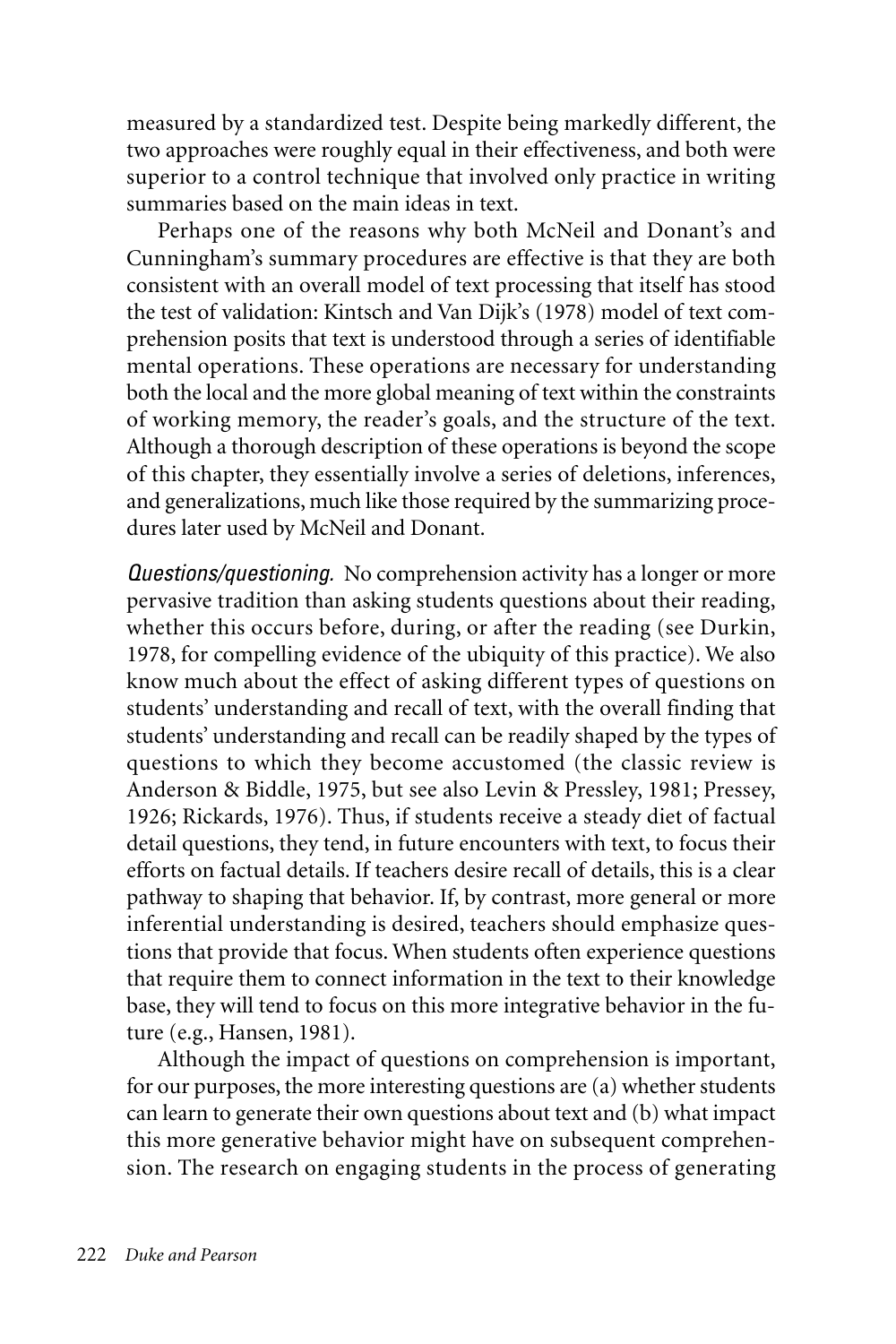questions about the texts they read, although not definitive, is generally positive and encouraging (see Rosenshine, Meister, & Chapman, 1996, for a review). Raphael and her colleagues (Raphael & McKinney, 1983; Raphael & Pearson, 1985; Raphael & Wonnacott, 1985) carried out perhaps the most elaborate line of work on question generation in the mid-1980s. Using a technique called QARs (Question-Answer-Relationships), Raphael and her colleagues modeled and engaged students in the process of differentiating the types of questions they could ask of text. Students learned to distinguish among three types of questions: (1) *Right There* QARs were those in which the question and the answer were explicitly stated in the text, (2) *Think and Search* QARs had questions and answers in the text, but some searching and inferential text connections were required to make the link, and (3) *On My Own* QARs were those in which the question was motivated by some text element or item of information, but the answer had to be generated from the students' prior knowledge. Through a model of giving students everincreasing responsibility for the question generation, Raphael and her colleagues were able to help students develop a sense of efficacy and confidence in their ability to differentiate strategies in both responding to and generating their own questions for text.

Later research by Yopp (1988) indicated that when students learn to generate questions for text, their overall comprehension improves. In a variation that wedded the logic of QARs with the work on story schemas (e.g., Singer & Donlan, 1982), Yopp studied three different groups that varied in terms of who was taking the responsibility for question generation. In the first group, the teacher asked the questions; in the second, the students generated their own; in the third, the students generated their own and were provided with a metacognitive routine (in the manner of QAR) for answering their own questions. The second and third groups performed better on posttests given during instruction and after the instruction had ended, suggesting that student control of the questioning process is a desirable instructional goal. Furthermore, although it did not translate into higher performance on the comprehension assessments, the third group, those who received the additional metacognitive routine, were better at explaining the processes they used to answer questions.

Perhaps the most compelling evidence for the efficacy of teaching students to generate their own questions while reading comes from the research cited in the subsequent section in which we move from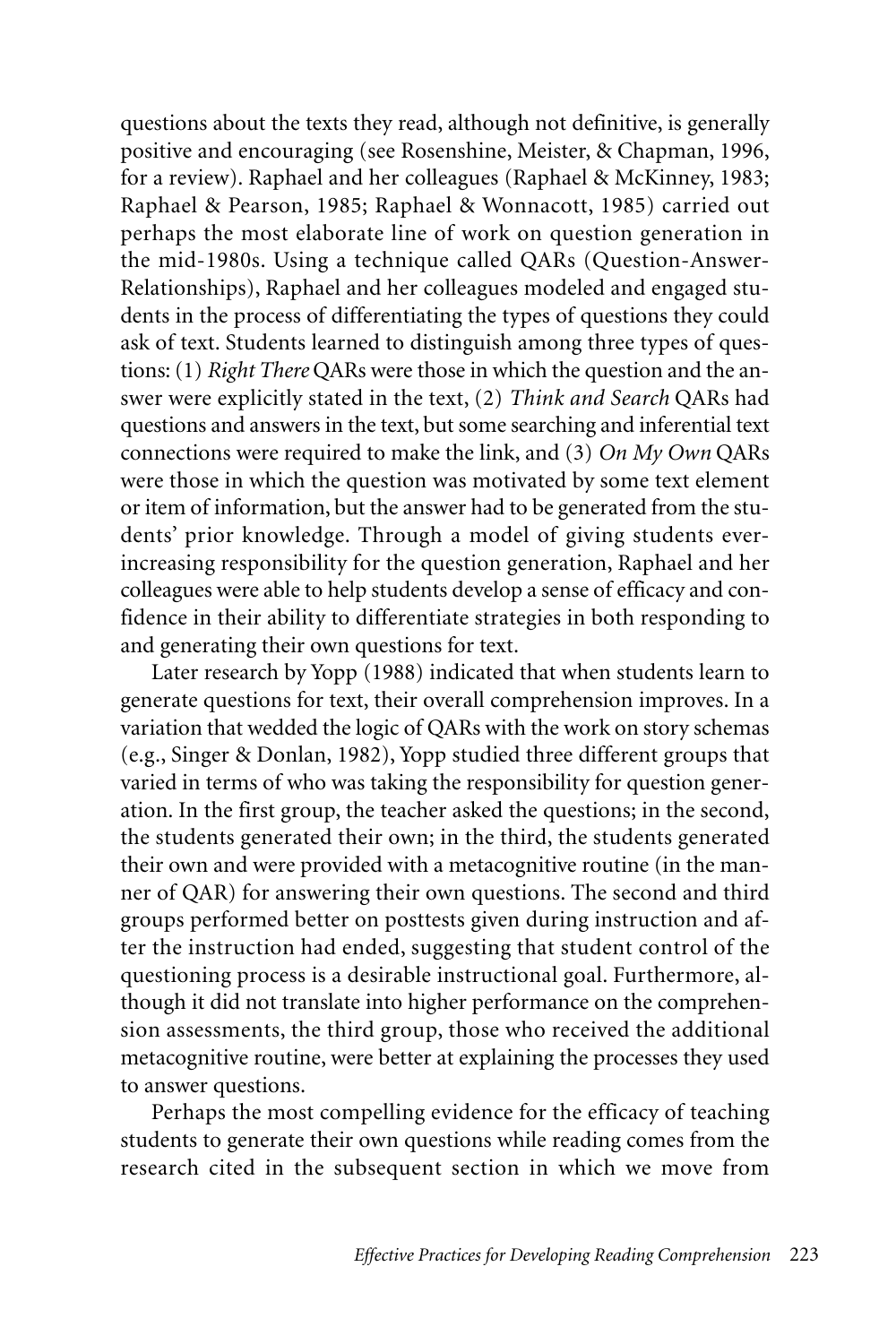individual strategies to comprehension routines. The three routines described—reciprocal teaching, transactional strategies instruction, and Questioning the Author—are all research-based approaches to teaching comprehension that, as a part of their overall approach, teach students how to ask questions about text. That the question-generation strategy works so well as part of a larger and more comprehensive routine suggests that when it is implemented in classrooms, it is probably better to use it not as a steady routine repeated for every text encountered, but as an activity that is regularly but intermittently scheduled into guided or shared reading.

*Summary of the six individual comprehension strategies.* To summarize, we have identified six individual comprehension strategies that research suggests are beneficial to teach to developing readers: prediction/prior knowledge, think-aloud, text structure, visual representations, summarization, and questions/questioning. Although somewhat different terminology is used, these strategies were also identified by the recent National Reading Panel (NRP) report (2000), commissioned by the U.S. Congress to evaluate research in the area of beginning reading. The NRP report also identified "Comprehension Monitoring" and "Cooperative Learning" as effective comprehension strategies. We address comprehension monitoring to some degree in the section covering think-aloud. We view cooperative learning as an instructional medium rather than a comprehension strategy, and therefore have not included it in our analysis. However, the assumption of collaborative work among students and between the teacher and students is implicit in the overall approach to comprehension we recommend in the first section of this chapter, as well as in the comprehension routines discussed later.

A great deal of research suggests that vocabulary and comprehension are inextricably linked. Thus, strategies related to ascertaining the meaning of unknown words, as well as general vocabulary building, are also essential to a strong program in comprehension instruction.

### Effective Comprehension Routines

In this section we move from individual strategies—highly specific processes that might be embedded into essentially any discussion of text and combined with other strategies—to what we have termed *comprehension routines*. By using the term *routine*, we mean to capture the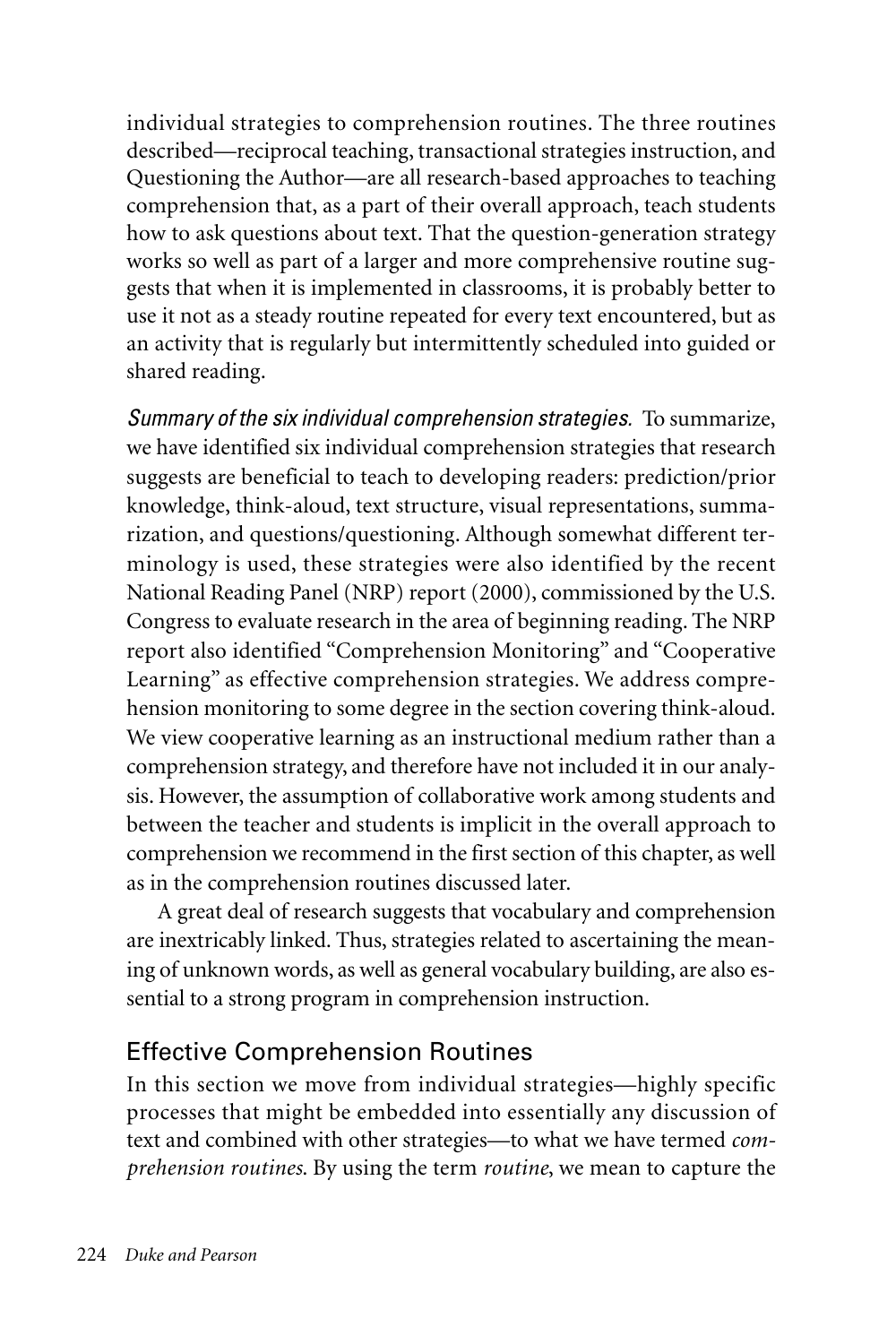idea of an integrated set of practices that could be applied regularly to one text after another, and in the process, provide students with two benefits: (1) better understanding of the texts to which the routines are applied, and (2) the development of an infrastructure of processes that will benefit encounters with future text, especially texts that students must negotiate on their own. One of these routines, transactional strategies instruction, borders on being a complete comprehension curriculum. We have chosen to focus on three routines—reciprocal teaching, transactional strategies instruction, and Questioning the Author (QtA) although there are other research-tested practices that might be characterized also as routines, such as the Directed Reading-Thinking Activity (DR-TA) (e.g., Baumann et al., 1992) and Informed Strategies for Learning (Paris, Cross, & Lipson, 1984).

*Reciprocal teaching.* Four comprehension strategies—predicting, questioning, seeking clarification, and summarizing—are the focus of the reciprocal teaching approach. Originally developed by Annemarie Palincsar (1982; also Brown & Palincsar, 1985; Palincsar & Brown, 1984), reciprocal teaching involves a gradual release of responsibility from teacher to student for carrying out each part of the routine. In the early stages of the reciprocal teaching, the teacher does much modeling of the target comprehension strategies. In some versions of reciprocal teaching, this includes direct teaching of each individual strategy and the use of worksheets for practice strategies (e.g., Palincsar, Brown, & Martin, 1987). As time goes on, students assume increasing control over strategy use, eventually using the strategies with little or no teacher support.

A typical reciprocal teaching session begins with a review of the main points from the previous session's reading, or if the reading is new, predictions about the text based on the title and perhaps other information. Following this, all students read the first paragraph of the text silently to themselves. A student assigned to act as teacher then (a) asks a question about the paragraph, (b) summarizes the paragraph, (c) asks for clarification if needed, and (d) predicts what might be in the next paragraph. During the process, the teacher prompts the student/teacher as needed, and at the end provides feedback about the student/teacher's work.

Reciprocal teaching sessions are intended to take approximately 30 minutes, and they can include more than one student in the role of teacher each session. Although typically conducted in small groups, reciprocal teaching has been conducted in one-to-one and whole-group formats. The approach has been used with both good and struggling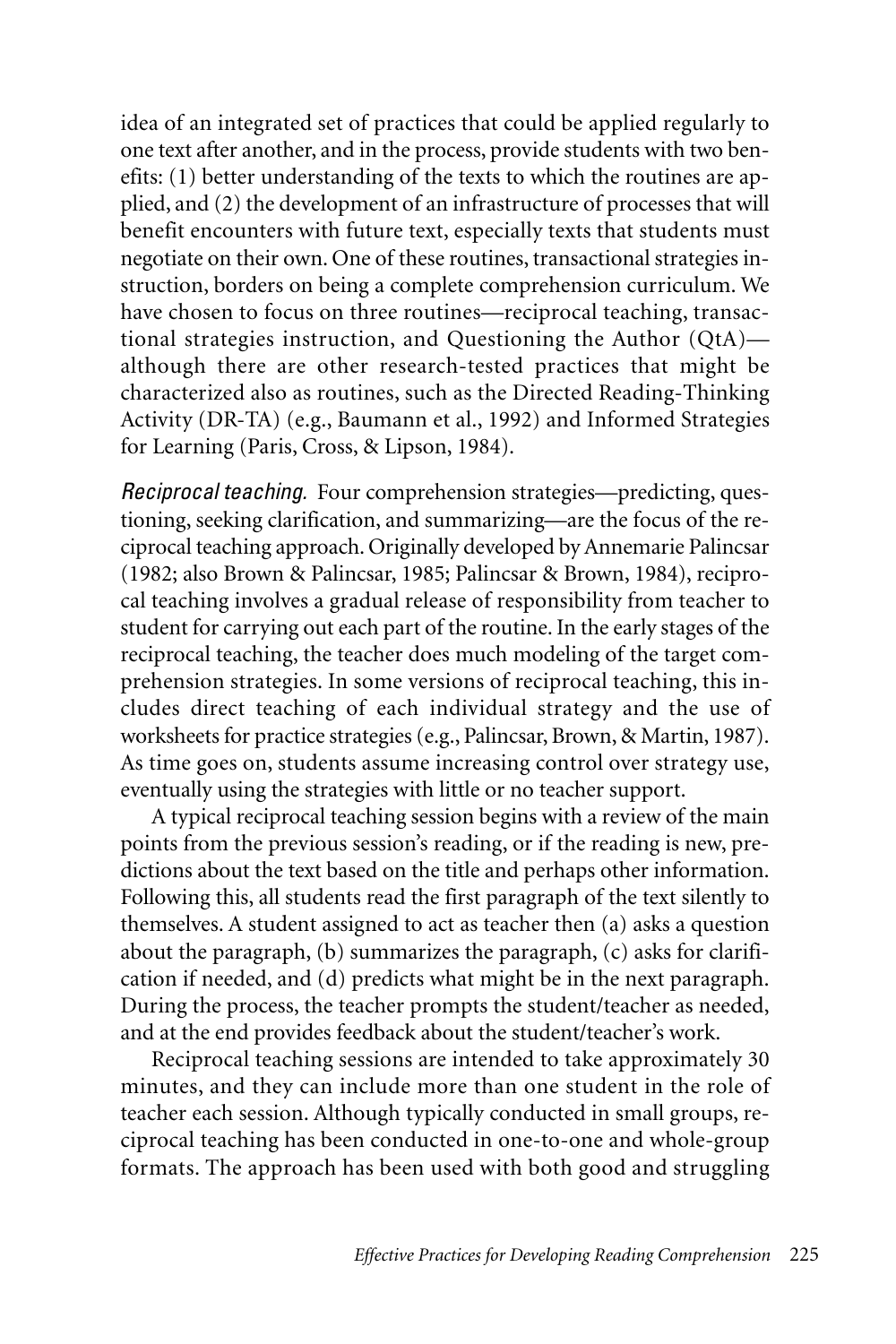readers. The following dialogues come from reciprocal teaching sessions with students struggling with the technique:

- T: What would be a good question about pit vipers that starts with the word *why*?
- S: (No response)

——

——

- T: How about, "Why are the snakes called pit vipers?"
- S: How do spinner's mate is smaller than.... How am I going to say that?
- T: Take your time with it. You want to ask a question about the spinner's mate and what he does, beginning with the word *how*.
- S: How do they spend most of his time sitting?
- T: You're very close. The question would be "How does the spinner's mate spend most of his time?" Now you ask it.
- T: That was a fine job, Ken, but I think there might be something to add to our summary. There is more information that I think we need to include. This paragraph is mostly about what?
- S: The third method of artificial evaporation. (Palincsar & Brown, 1984, p. 138)

This next dialogue comes from a first-grade class employing reciprocal teaching.

- S1: My question is, what does the aquanaut need when he goes under water?
- S2: A watch.
- S3: Flippers.
- S4: A belt.
- S1: Those are all good answers.
- T:` Nice job! I have a question too. Why does the aquanaut wear a belt? What is so special about it?
- S3: It's a heavy belt and keeps him from floating up to the top again.
- T: Good for you.
- S1: For my summary now: This paragraph was about what aquanauts need to take when they go under the water.
- S5: And also about why they need those things.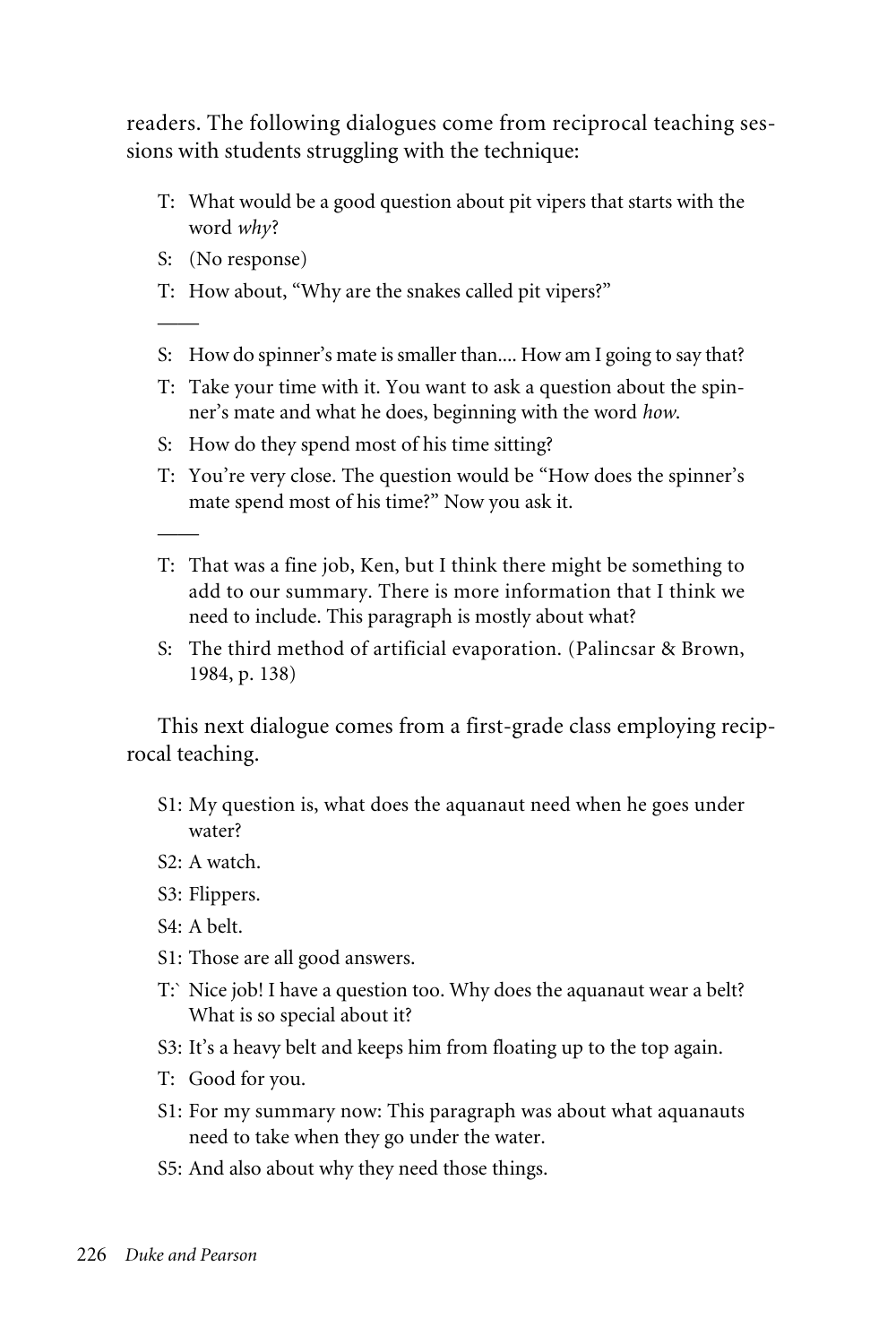- S3: I think we need to clarify *gear*.
- S6: That's the special things they need.
- T: Another word for *gear* in this story might be *equipment*, the equipment that makes it easier for the aquanauts to do their job.
- S1: I don't think I have a prediction to make.
- T: Well, in the story they tell us that there are "many strange and wonderful creatures" that the aquanauts see as they do their work. My prediction is that they'll describe some of these creatures. What are some of the strange creatures you already know about that live in the ocean?
- S6: Octopuses.
- S3: Whales?
- S5: Sharks!
- T: Let's listen and find out. Who'll be our teacher? (Palincsar & Brown, 1986, p. 771)

The important role of the teacher as guide is evident throughout the dialogues. In addition to the modeling and scaffolding represented here, the teacher routinely reminds students of why these strategies are important and how they will help students in their reading.

Many studies have investigated the effectiveness of reciprocal teaching. Rosenshine and Meister (1994) reviewed 16 studies of the technique and concluded that reciprocal teaching is effective at improving comprehension of text. This was evident from both experimenter-developed comprehension tests and, to a lesser extent, from standardized tests of comprehension. In another review of research on the approach, Moore (1988) also found reciprocal teaching to be effective across multiple studies. Reciprocal teaching has been compared with many other approaches to comprehension instruction, including teacher modeling alone, explicit instruction and worksheets alone, daily practice at reading test passages and answering accompanying questions, and training at locating information to address different kinds of comprehension questions. In all cases, reciprocal teaching was found to be a more effective approach. (An innovation on reciprocal teaching known as Collaborative Strategic Reading [CSR] has also been shown to be effective in multiple research studies, including studies of the approach's effectiveness with English Language Learners. For more information about this approach, see Klinger and Vaughn [1999].)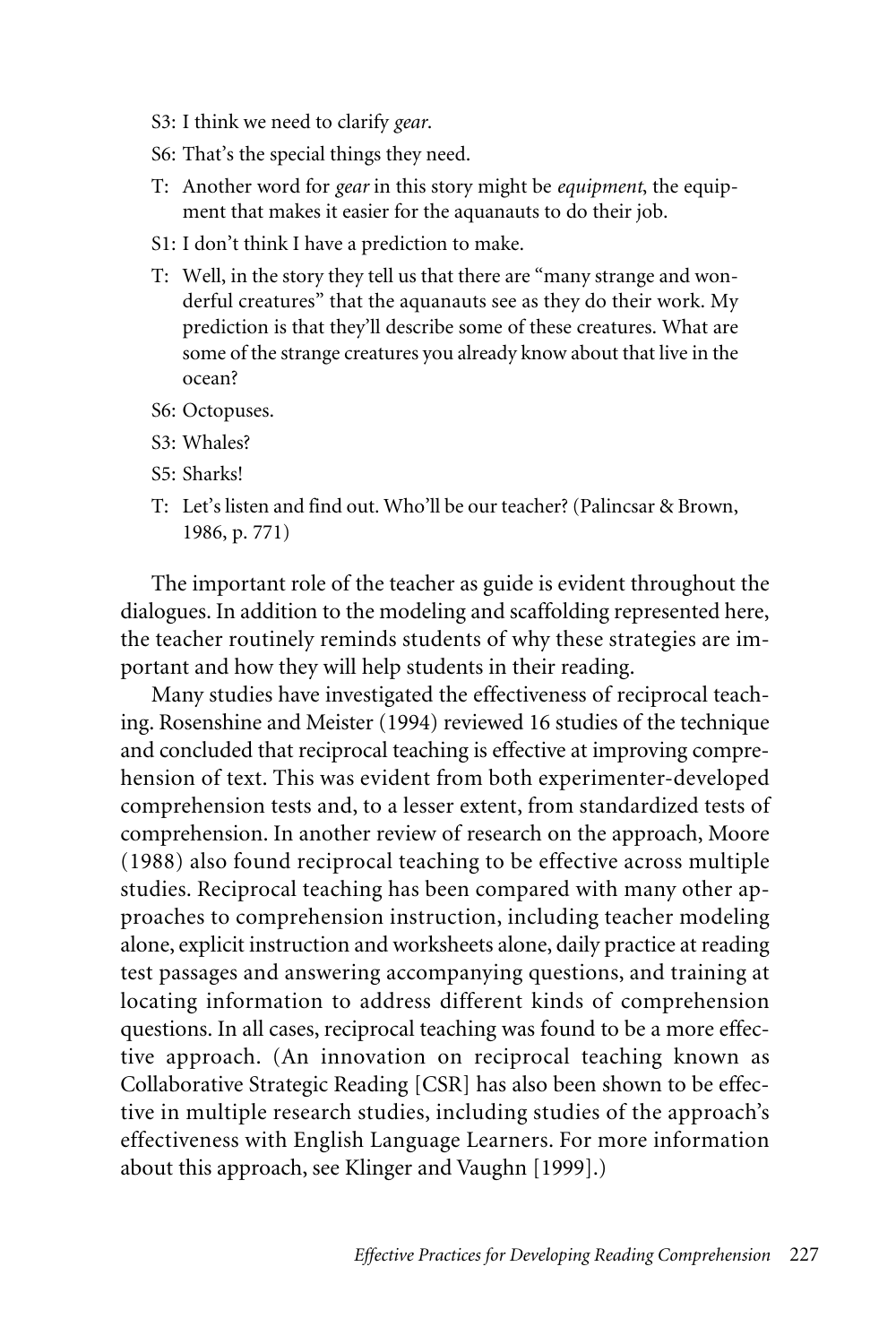*Students Achieving Independent Learning (SAIL) and other transactional strategies approaches.* The Students Achieving Independent Learning, or SAIL, program also teaches a package of comprehension strategies. Used in Montgomery County, Maryland, USA, strategies emphasized in SAIL include predicting, visualizing, questioning, clarifying, making associations (e.g., between the text and the students' experiences), and summarizing (Pressley et al., 1994). Use of these strategies is taught through teacher think-aloud and explicit instruction. Students practice the strategies in various settings, with an emphasis on student interpretation of text. Indeed, SAIL and a similar program used at the Benchmark School in Media, Pennsylvania, USA, have been characterized as transactional strategies instruction because of their emphasis on transactions among teacher, student, and text (Pressley et al., 1992).

In SAIL, the emphasis is on helping students learn when to use which comprehension strategies. The program uses a range of different kinds of texts that are often quite challenging for students because they are at or above grade level. Consider this summary of a SAIL lesson from a fourth-grade classroom:

- Teacher asks students to write a prediction about what the book will be about based on its cover.
- Teacher begins reading the book, thinking aloud as she reads (e.g., "I wonder if that is the Georgetown in Washington, D.C."; "August must be the name of a person").
- Students take turns reading aloud. As students read, the teacher cues students to apply strategies as appropriate (e.g., "Tell us what has been going on here").
- Students spontaneously employ strategies they have learned in previous work, including seeking clarification, relating the text to their lives, and visualizing (e.g., "I can see a...").
- Students return to their written predictions to assess their accuracy.

As this summary suggests, there is not a predetermined sequence of strategies to use in SAIL lessons. Rather, strategy use depends on the situation; students must coordinate their repertoire of comprehension strategies. Also, more attention is given to individual interpretation of text than to "right answers." Figure 10.4 lists the menu of strategies that can be used in transactional strategies instruction. Two features of the list are worth noting: First, it incorporates all the strategies within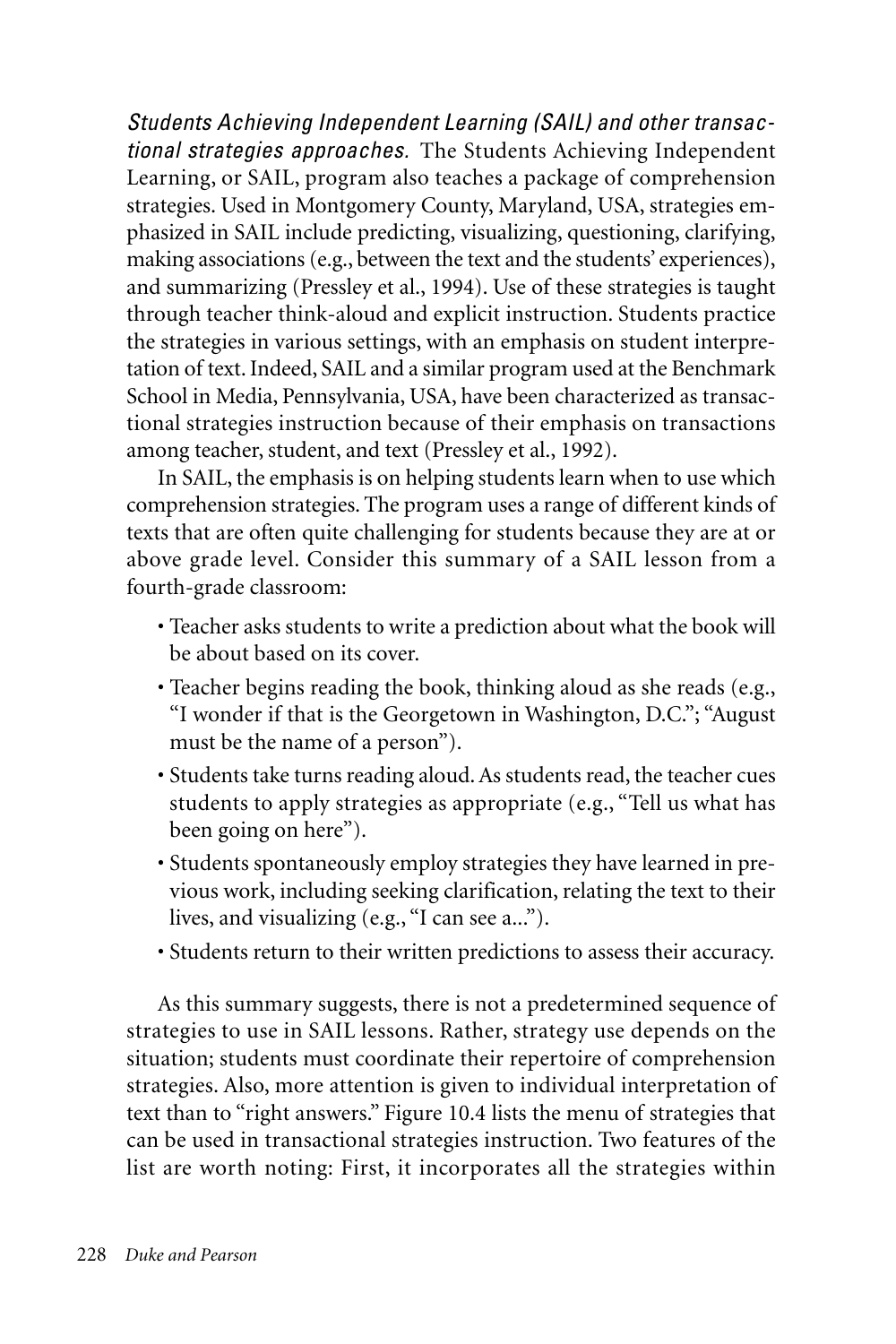| <b>Cognitive Strategies</b>             | <b>Interpretive Strategies</b>                                                                |
|-----------------------------------------|-----------------------------------------------------------------------------------------------|
| Thinking aloud                          | Character development<br>Imagining how a character might feel<br>Identifying with a character |
| Constructing images                     | Creating themes                                                                               |
| Summarizing                             | Reading for multiple meanings                                                                 |
| Predicting (prior knowledge activation) | Creating literal/figurative distinctions                                                      |
| Questioning                             | Looking for a consistent point of view                                                        |
| Clarifying                              | Relating text to personal experience                                                          |
| Story grammar analysis                  | Relating one text to another                                                                  |
| Text structure analysis                 | Responding to certain text features such as<br>point of view, tone, or mood                   |

#### **Figure 10.4. Basic components of transactional strategies instruction**

Strategies in *italics* are also a part of reciprocal teaching.

reciprocal teaching (on the cognitive side of the ledger). Second, the list is long enough to guarantee selective application (based on the text and the learning context) to any given text. There is no way that a teacher could ensure that each strategy was applied to every text encountered by a group of students.

Much of the research on SAIL and its intellectual cousin, transactional strategies instruction, has been qualitative, looking in detail at the ways that strategies are taught and learned. These studies suggest that SAIL and similar programs offer a promising approach to comprehension instruction, with rich, motivating interactions around text and increasing sophistication of student strategy use over time. One quasi-experimental study of SAIL has confirmed the effectiveness of the approach at improving student comprehension (Brown, Pressley, Van Meter, & Schuder, 1996). In the study, second-grade students in SAIL classrooms outperformed students in comparable non-SAIL classrooms on standardized measures of both reading comprehension and word attack. Students in SAIL classrooms also remembered more content from their daily lessons than students in non-SAIL classrooms. Additional evidence for the efficacy of this "family" of transactional strategy instruction routines can be found in Pressley's (1998) recent review.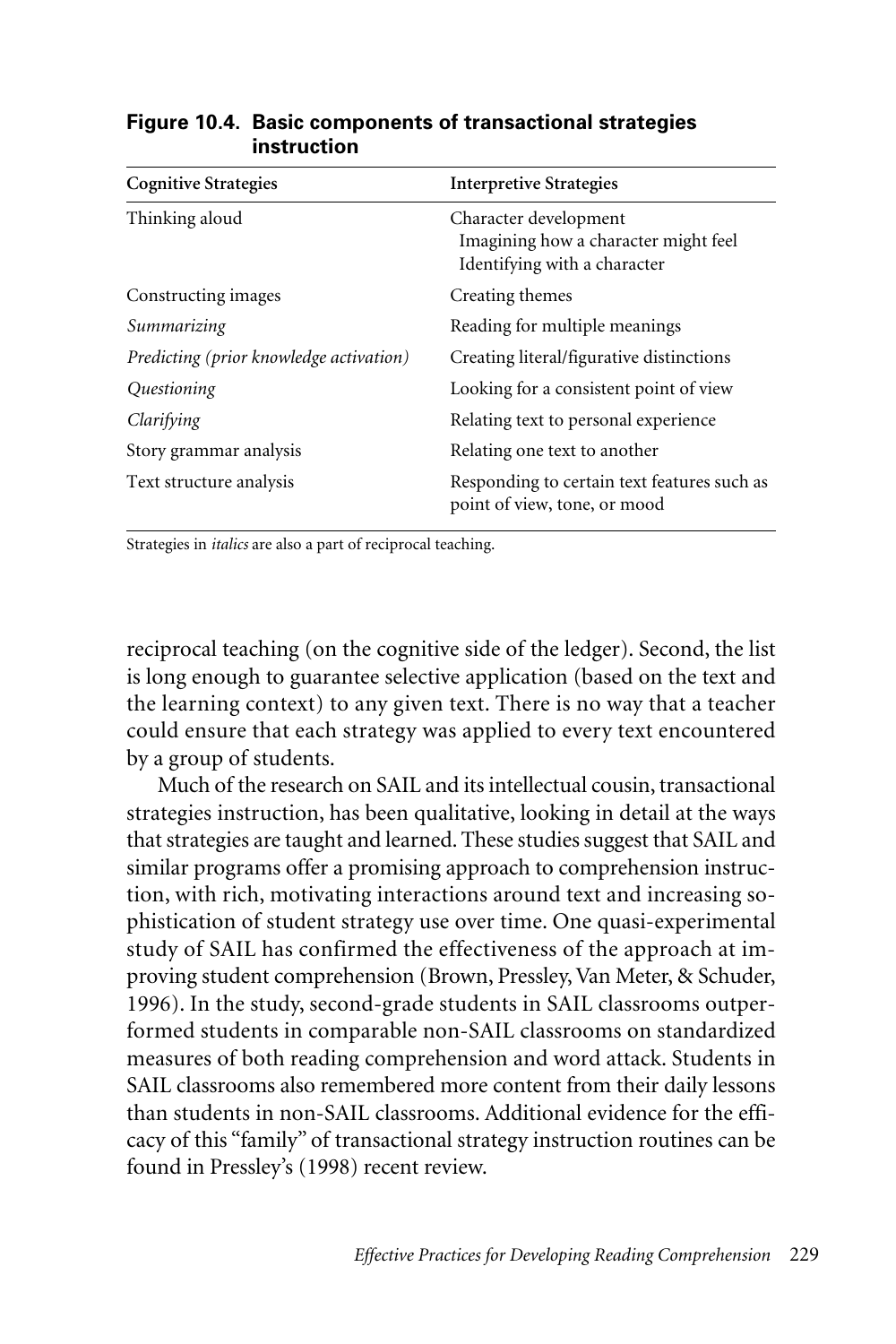*Questioning the Author.* Beginning in the early 1990s, Isabel Beck and Margaret McKeown, along with a group of colleagues at the University of Pittsburgh and in the surrounding schools, began work on a comprehension routine called Questioning the Author (QtA). Inspired by their own insights (see Beck, McKeown, Sandora, & Worthy, 1996, p. 386) in revising text to make it more considerate (Beck, McKeown, & Gromoll, 1989), Beck and her colleagues bootstrapped this approach to engaging students with text. The idea was that if they, as knowledgeable adult readers, found the process of trying to figure out what authors had in mind in writing a text in a certain way helpful, perhaps students would benefit from querying the author in a similar spirit. Hence, they developed a set of "generic questions" that could be asked as a teacher and group of students made their way through a text. The essential approach is to query a text collaboratively, section by section, with questions like those listed in Figure 10.5 as a guide.

| Goal                                                                                                                                                             | <b>Candidate Questions</b>                                                                                                                                                           |
|------------------------------------------------------------------------------------------------------------------------------------------------------------------|--------------------------------------------------------------------------------------------------------------------------------------------------------------------------------------|
| Initiate the discussion                                                                                                                                          | • What is the author trying to say?<br>• What is the author's message?<br>• What is the author talking about?                                                                        |
| Help students focus on the author's<br>message                                                                                                                   | • That is what the author says, but what<br>does it mean?                                                                                                                            |
| Help students link information                                                                                                                                   | • How does that connect with what the<br>author already told us?<br>• What information has the author added<br>here that connects to or fits in with?                                |
| Identify difficulties with the way the<br>author has presented information or<br>ideas                                                                           | • Does that make sense?<br>• Is that said in a clear way?<br>· Did the author explain that clearly? Why<br>or why not? What's missing? What do we<br>need to figure out or find out? |
| Encourage students to refer to the text<br>either because they've misinterpreted a<br>text statement or to help them recognize<br>that they've made an inference | • Did the author tell us that?<br>• Did the author give us the answer to that?                                                                                                       |

**Figure 10.5. Questions to guide the discussion in Questioning the Author**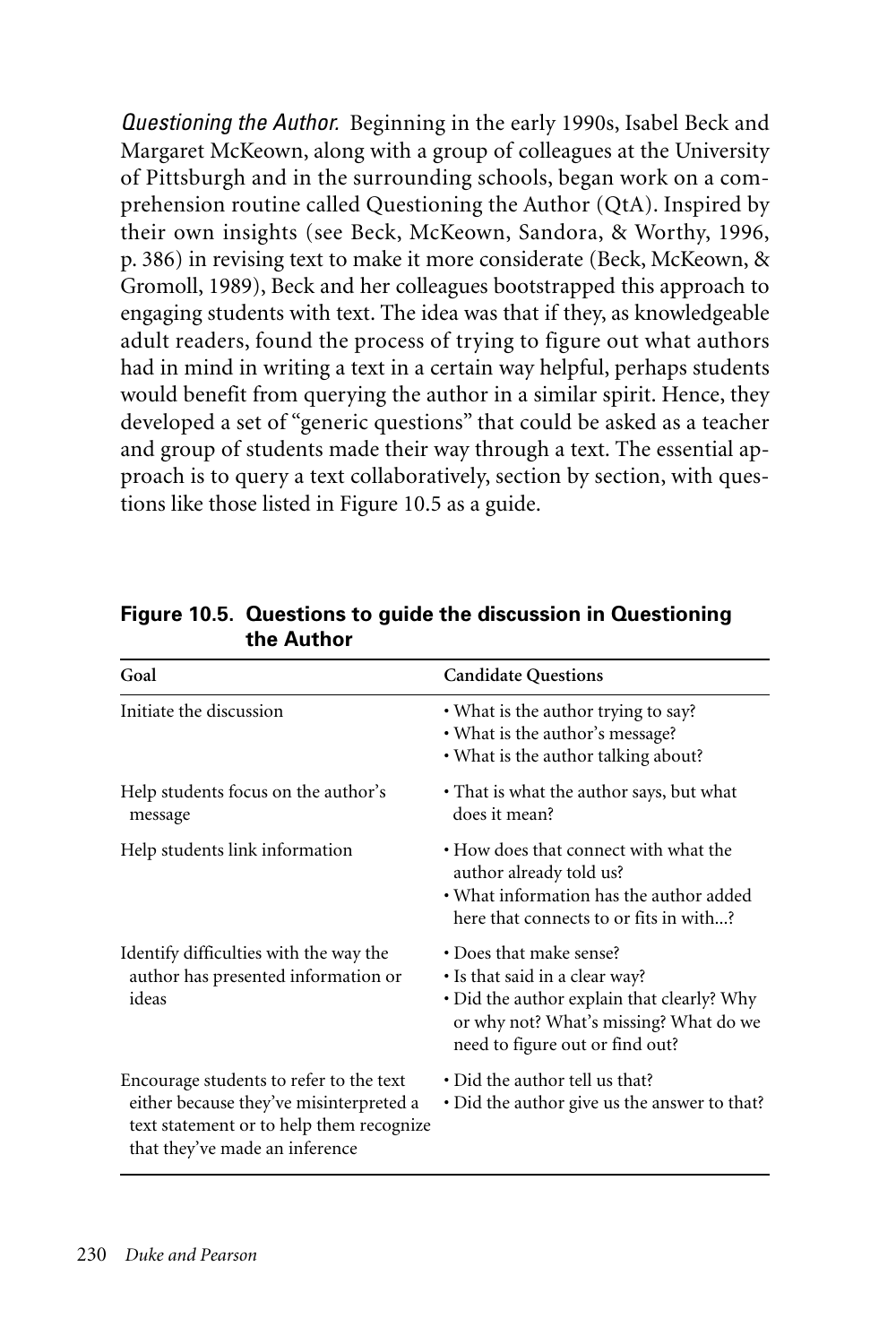The expectation is that students who receive this sort of approach to text inquiry will develop improved understanding of the texts to which the routine is applied, improved understanding of texts they meet on their own at a later time, and most important, a critical disposition toward texts in general. Ideally, this approach will help students to entertain the possibility that a comprehension failure may have as much to do with the author's failure to provide a considerate message as it does with the failure of the reader to bring appropriate cognitive and affective resources to bear in trying to understand it.

The data on the efficacy of Questioning the Author (Beck et al., 1996) are encouraging. First, with the support of a professional community, teachers can learn to transform their text discussions from traditional recitations to these more student-centered, interpretive, and decidedly critical discussions. Second, when the routine is implemented, students assume a greater role in the overall text discussions, nearly doubling their piece of the discussion pie (compared with traditional discussions), and they initiate many more interactions. Third, and most important, students become much more successful at higher order comprehension and monitoring their comprehension as a result of participating in Questioning the Author. It is equally empowering to teachers and students. Those who wish to implement this approach should consult the works that Beck and her colleagues have written for classroom teachers (Beck, McKeown, Hamilton, & Kucan, 1997).

### **Where Will Comprehension Research Go? Some Challenges**

There are many who believe that the kind of intense attention that has been aimed at issues of decoding, particularly in recent years, will soon turn to comprehension. Although this is desirable in terms of bringing attention to an often "quiet" literature and increasing the extent to which teachers, parents, and administrators think about how they teach (or fail to teach) comprehension, it is worrisome in light of the character of the decoding debates. Questions that worry us include the following:

• Will comprehension be understood in all of its complexity?

Even the brief description at the beginning of the chapter of what good readers do when they read makes it clear that comprehension is complex. It has been difficult to convince many that decoding entails more than simply letter-by-letter "sounding out." It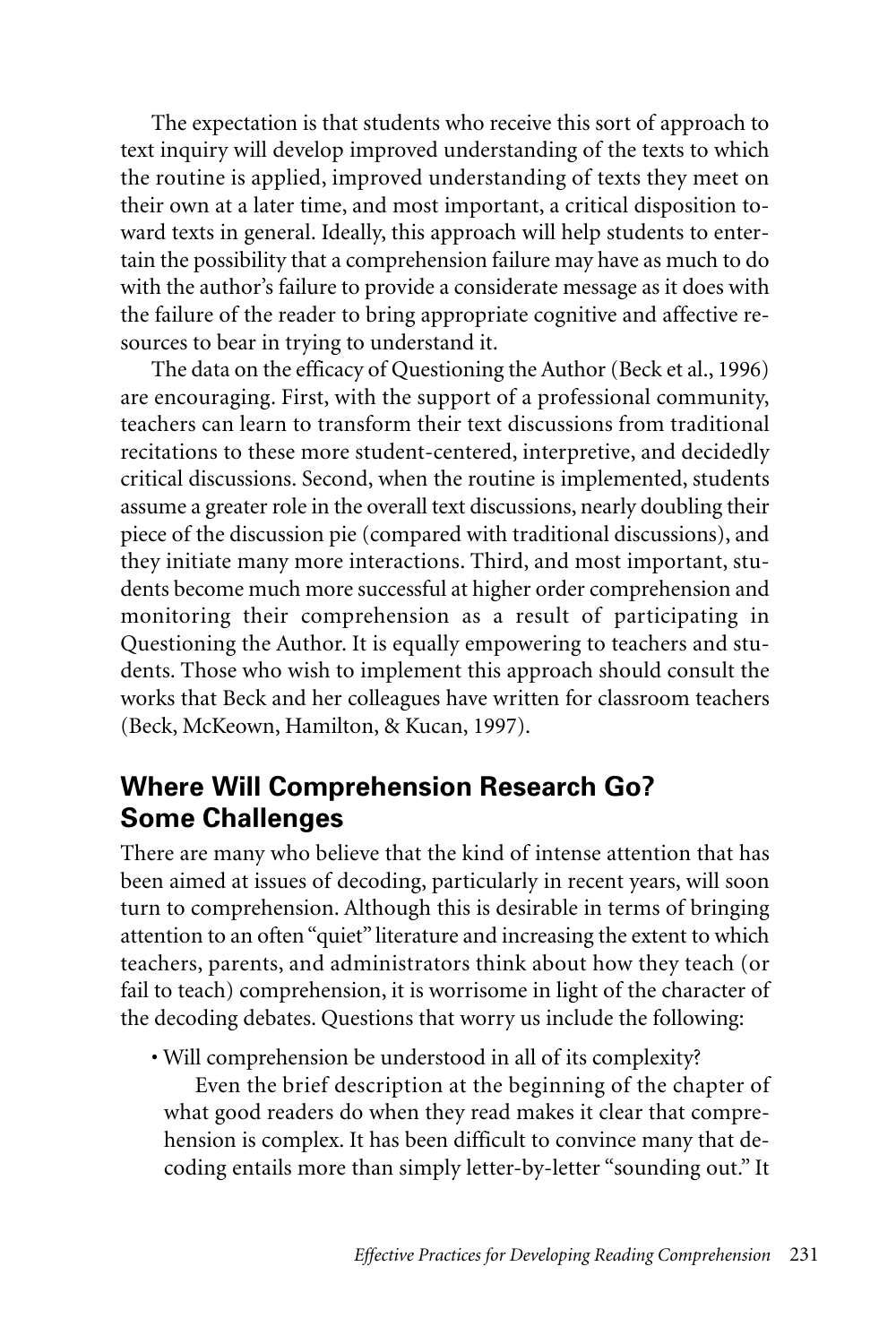may also be difficult to convince many that comprehension is more than just listening to the words you decode to see if they make sense, and that it involves many different processes, that it entails a multiplicity of different strategies, and that it means different things in different contexts.

• Will we acknowledge that comprehension-learning is different for different people?

Awareness of individual differences continues to be lacking in much discourse on decoding. Will it be lacking in discourse on comprehension? Will we come to terms with the notion that effective comprehension requires different kinds and amounts of instruction and experiences for different learners?

• Will our definition and fundamental understanding of comprehension keep pace with the changing nature of text?

We still tend to characterize comprehension of text, and reading in general, as a linear process. This is true even though we know that good readers, whether adults or children, do not read even traditional texts linearly. Readers routinely skip ahead to sections of a text that they believe are most relevant to their reading goals or return to reread sections they first encountered much earlier in the reading. Some texts, such as computer manuals, magazines, and cookbooks, are almost never read from front to back. Even novels, although often read front to back, are sometimes read nonlinearly. A reader recently described to one of us how he usually skips the descriptive parts of each chapter, but returns to them if he gets the feeling he has missed an important detail. With the growing use of hypertext, Web links, and texts that are really webs of many loosely coupled but independently generated texts, increasingly more material will have to be read in a nonlinear style. In the future, text navigation may be linked with text comprehension.

• Will we question long-held or favorite assumptions about effective reading comprehension instruction?

For example, we are guilty of routinely recommending that students read "real texts for real purposes" in the course of their reading comprehension instruction, although there is little or no research to support this recommendation directly. Research certainly shows that children can develop strong comprehension using authentic texts, but there is little or no research investigating whether, for example, reading comprehension skills develop better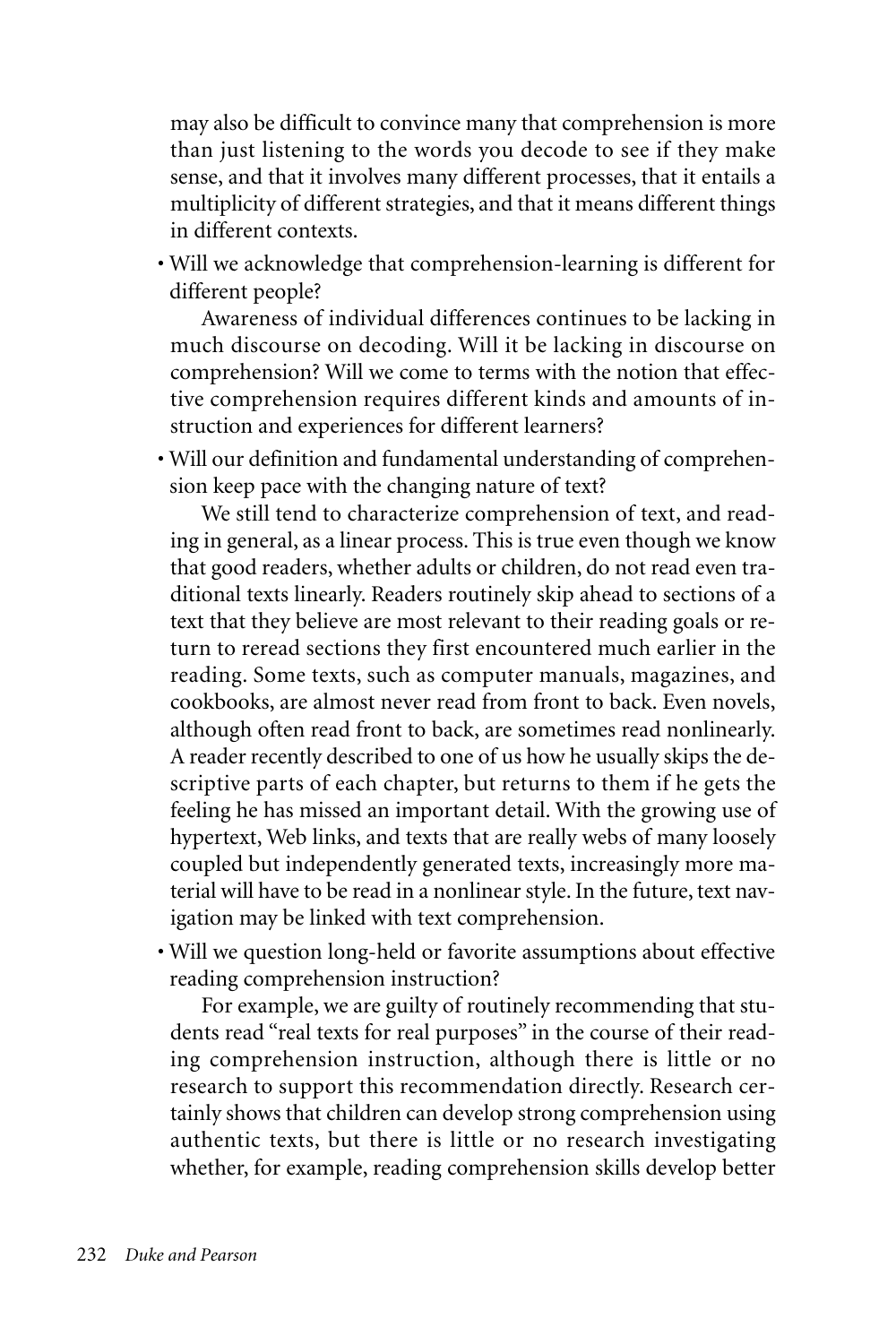or more quickly when students are reading authentic texts rather than texts written solely for comprehension instruction. There is also little or no research investigating whether reading comprehension abilities develop better when students are reading texts for reasons that go beyond simply learning to read. We suspect (indeed we believe) that both genuine texts and authentic purposes are important aspects of quality comprehension instruction, and in the face of missing evidence, we will continue to recommend both, but neither can be unequivocally recommended with the force of compelling empirical evidence.

• Will we ask questions about the optimal numbers and kinds of comprehension strategies to teach?

As noted throughout this chapter, we now know of a number of effective strategies, but we also suspect that there is a point of diminishing returns. If two well-taught, well-learned strategies are better than one, are three better than two, four better than three, and so on? Again, the field could continue to focus on developing additional effective strategies, but perhaps our attention is better focused on refining and prioritizing the strategies we already have.

• Will we ask the tough questions about reading comprehension instruction?

In 1978, Dolores Durkin published her famous (perhaps infamous) study documenting the paucity of comprehension instruction and explicit strategy explanations in elementary classrooms. As our review documents, in the last 20 years we have learned a lot about how to ameliorate the situation Durkin found. Even so, later studies in the 1980s and 1990s have suggested that there is little reading comprehension instruction in schools (e.g., Pressley & Wharton-McDonald, 1998). We need to understand why many teachers do not focus directly on comprehension strategies and routines, and we need to learn more about how to help teachers provide good comprehension instruction. A central question is, How can and should teachers embed all these research-documented practices into a curriculum? It is one thing to demonstrate that if a comprehension strategy is taught systematically over, say, a 10-week period, students will benefit in terms of strategy acquisition, text comprehension, or even standardized test achievement. It is quite another to figure out how to "curricularize" that strategy, along with all the other research-proven strategies that might present themselves to a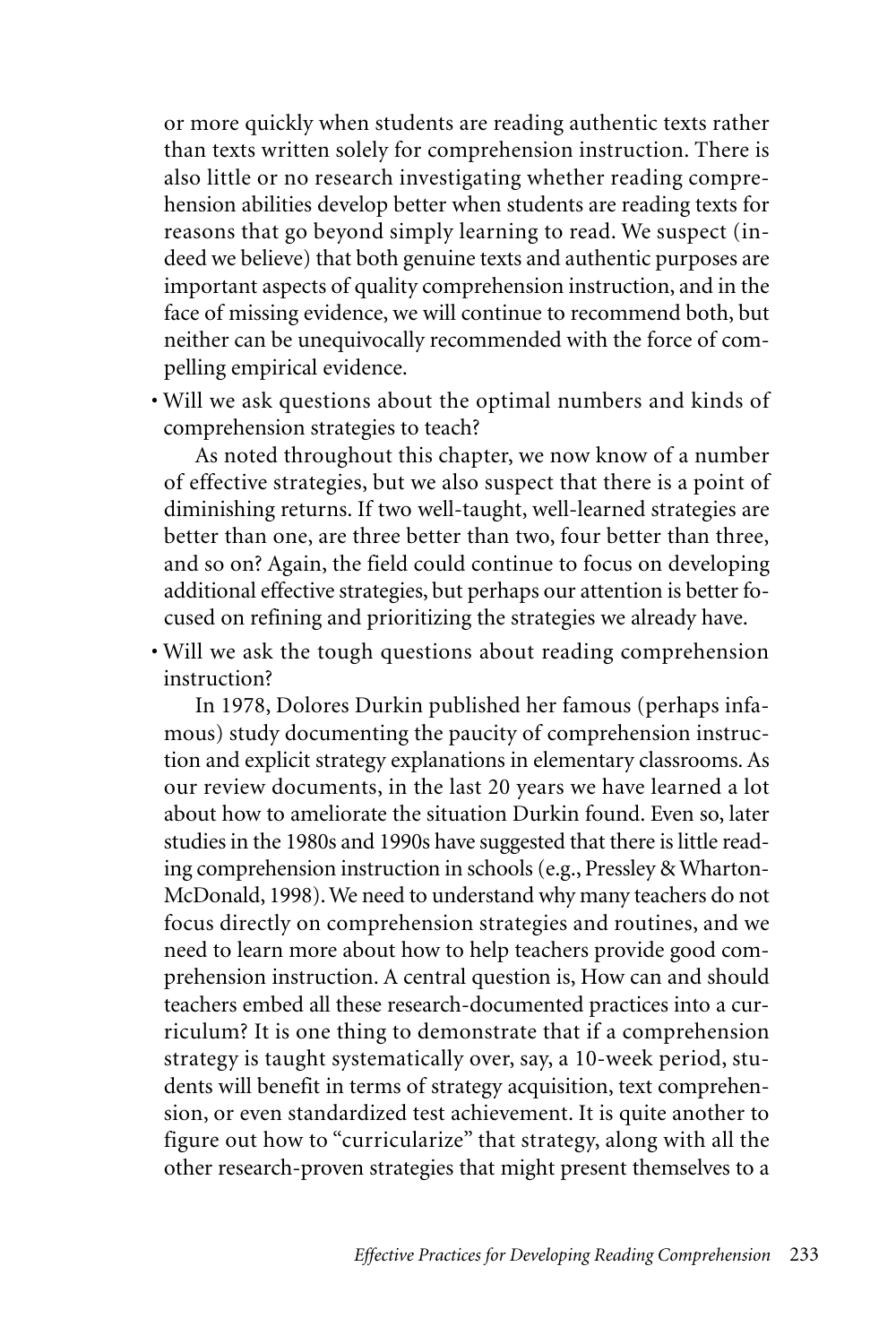teacher or a district curriculum committee for regular inclusion into the reading program. Although each of the individual strategies and routines we have discussed represents an admirable addition to the comprehension curriculum, none could serve as the sole activity students encountered day after day, selection after selection.

Thus, providing some variety both within and among selections makes sense. We have little research, however, on optimal combinations and distributions of various strategies over time. The closest we come to any definitive research on this question is with Transitional Strategies Instruction, which is portrayed by its developers more as a menu of activities from which a teacher could select than as a subset of strategies most appropriate for a particular story, book, or selection. In terms of research, it would be useful to complement our knowledge of the effectiveness of strategies when they are taught in special units with knowledge of their value added to a comprehension curriculum. Without finding better ways of bringing effective comprehension instruction to classrooms, continued research refining particular comprehension instruction techniques will provide little or no real value.

These difficult questions must be addressed by teachers, teacher educators, and reading researchers. The stakes are too high to leave them unanswered and unaddressed. In the meantime, however, we can take some comfort in the knowledge that for the teacher who wants to work directly with students to help them develop a rich repertoire of effective comprehension strategies, the tools are available. We know a great deal about how to help students become more effective, more strategic, more self-reliant readers. It is time that we put that knowledge to work.

# **Summary**

In this chapter, we have described effective individual and collective strategies for teaching comprehension of text and discussed characteristics of a balanced comprehension program into which such strategies could be embedded. In Figure 10.6, we offer a tool for assessing the comprehension instruction environment in your own classroom. We hope that this will aid readers in identifying both strengths and weaknesses in comprehension instruction as well as serving as a summary of the material presented in this chapter. We hope it will not prove overwhelming, even to those who are novices at comprehension instruction. Realize that the use of even one of the techniques described in this chapter has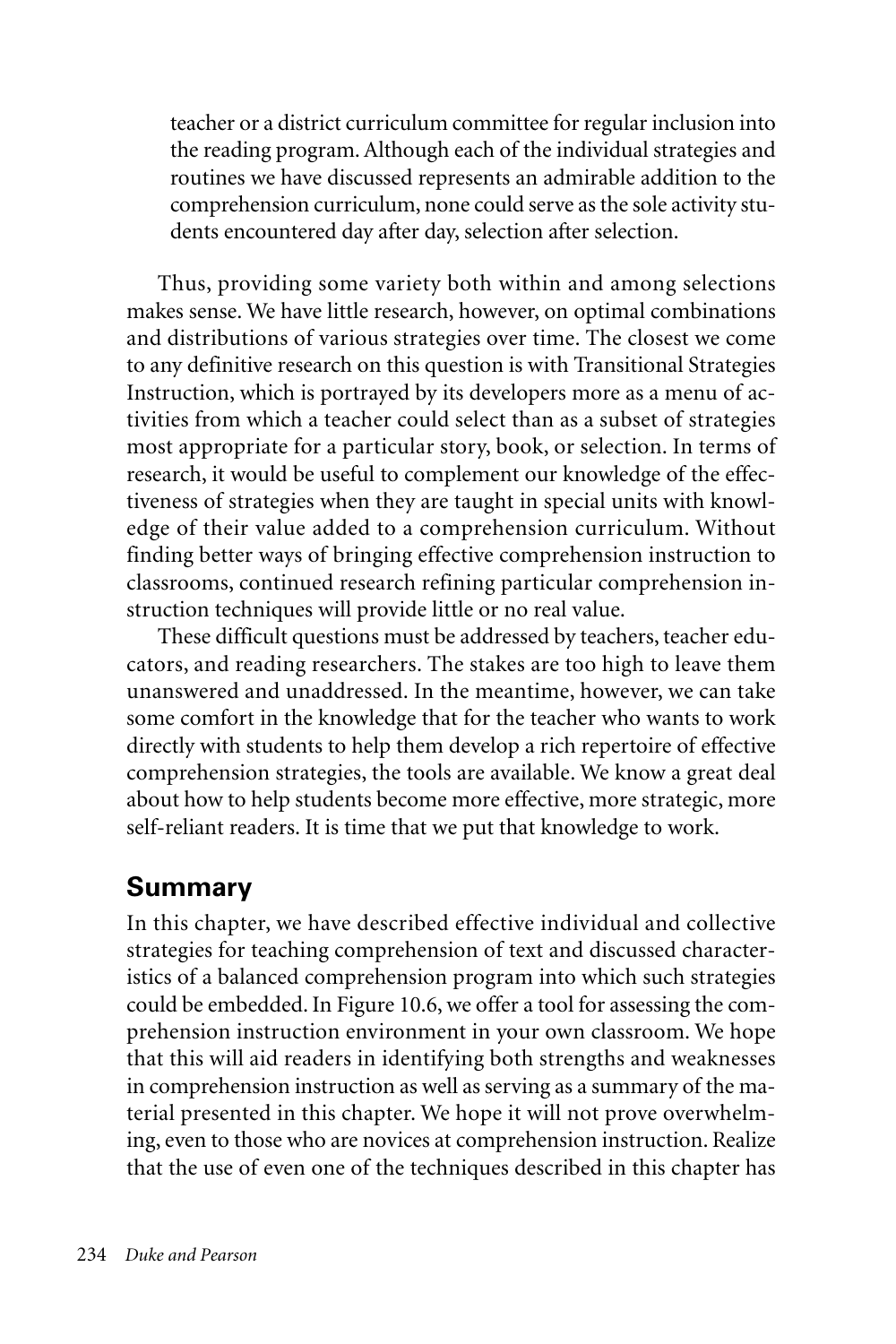#### **Figure 10.6. A checklist for assessing the comprehension environment and instruction in the classroom**

#### **About the overall reading program**

- How much time do students spend actually reading?
- How much reading do students routinely do in texts other than those written solely for reading or content area instruction?
- Do students have clear and compelling purposes in mind when reading?
- How many different genres are available to students within your classroom? How many students read across genres?
- Do students have multiple opportunities to develop vocabulary and concept knowledge through texts?

Through discussion of new ideas?

Through direct instruction in vocabulary and concepts?

- Are students given substantial instruction in the accurate and automatic decoding of words?
- How much time do students spend writing texts for others to comprehend? With reading-writing connections emphasized?
- Are students afforded an environment rich in high-quality talk about text?

#### **About comprehension strategy instruction**

- Are students taught to...
- \_ identify their purpose for reading?
- \_ preview texts before reading?
- make predictions before and during reading?
- \_ activate relevant background knowledge for reading?
- \_ think aloud while reading?
- \_ use text structure to support comprehension?
- \_ create visual representations to aid comprehension and recall?
- \_ determine the important ideas in what they read?
- \_ summarize what they read?
- \_ generate questions for text?
- \_ handle unfamiliar words during reading?
- \_ monitor their comprehension during reading?
- Does instruction about these strategies include
- \_ an explicit description of the strategy and when it should be used?
- \_ modeling of the strategy in action?
- \_ collaborative use of the strategy in action?
- \_ guided practice using the strategy, with gradual release of responsibility?
- \_ independent practice using the strategy?

#### **About other teaching considerations**

- Are students helped to orchestrate multiple strategies, rather than using only one at a time?
- Are the texts used for instruction carefully chosen to match the strategy and students being taught?
- Is there concern with student motivation to engage in literacy activities and apply strategies learned?
- Are students' comprehension skills assessed on an ongoing basis?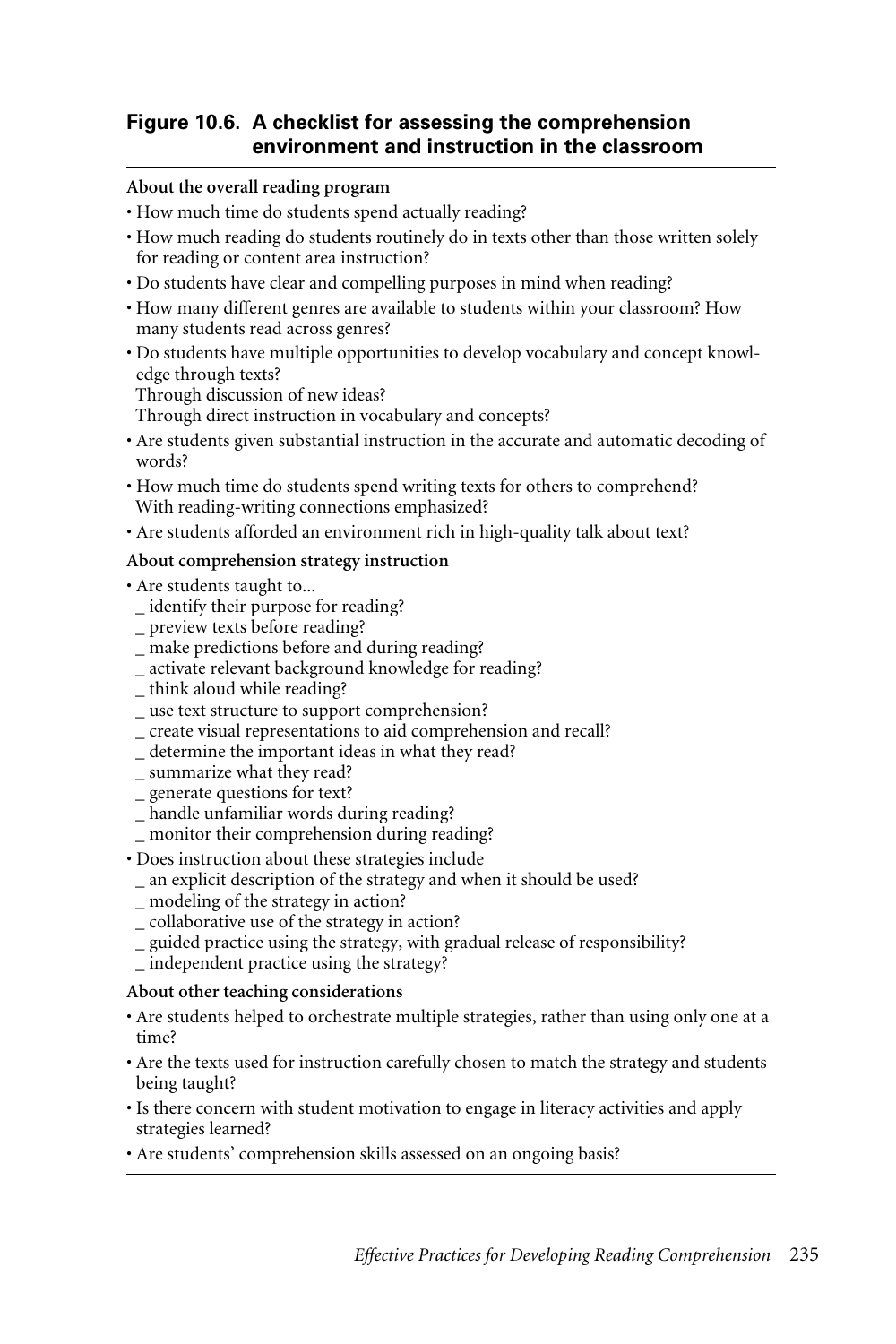been shown to improve students' comprehension of text. In fact, in the previous edition of this book, Pearson suggested that comprehension instruction is best when it focuses on a few well-taught, well-learned strategies. Although we can now point to a litany of effective techniques, that does not mean that using a litany of techniques will be effective.

### Questions for Discussion

- 1. In this chapter we have argued that there is considerable research on effective comprehension instruction, but that much of this research is not reflected in classroom practice. Based on your experience in schools and classrooms, do you agree? If so, why do you think that this is the case?
- 2. Comprehension is addressed in a number of commercial reading programs. With respect to comprehension instruction, what would you be looking for in evaluating these programs?
- 3. Arrange to observe comprehension instruction in a local school and classroom. What do you see as relative strengths and weaknesses of comprehension curriculum and instruction in this classroom?
- 4. We suggest several challenges for future research on comprehension. Which of these do you believe is most salient and why?

### **REFERENCES**

- Anderson, R.C., & Biddle, W.B. (1975). On asking people questions about what they are reading. In G.H. Bower (Ed.), *The psychology of learning and motivation* (Vol. 9, pp. 9–129). New York: Academic Press.
- Anderson, R.C., & Pearson, P.D. (1984). A schema-theoretic view of basic processes in reading comprehension. In P.D. Pearson, R. Barr, M.L. Kamil, & P. Mosenthal (Eds.), *Handbook of reading research* (pp. 255–291). New York: Longman.
- Anderson, R.C., Wilkinson, I.A.G., Mason, J.M., & Shirey, L. (1987, December). Prediction versus word-level questions. In R.C. Anderson (Chair), *Experimental investigations of prediction in small-group reading lessons*. Symposium conducted at the 37th annual meeting of the National Reading Conference, St. Petersburg Beach, FL.
- Armbruster, B.B., & Anderson, T.H. (1980). *The effect of mapping on the free recall of expository text* (Tech. Rep. No. 160). Urbana, IL: University of Illinois, Center for the Study of Reading.
- Armbruster, B.B., Anderson, T.H., & Meyer, J.L. (1990). *The framing project: A collaboration to improve content area reading using instructional graphics* (Tech. Rep.). Urbana, IL: University of Illinois, Center for the Study of Reading.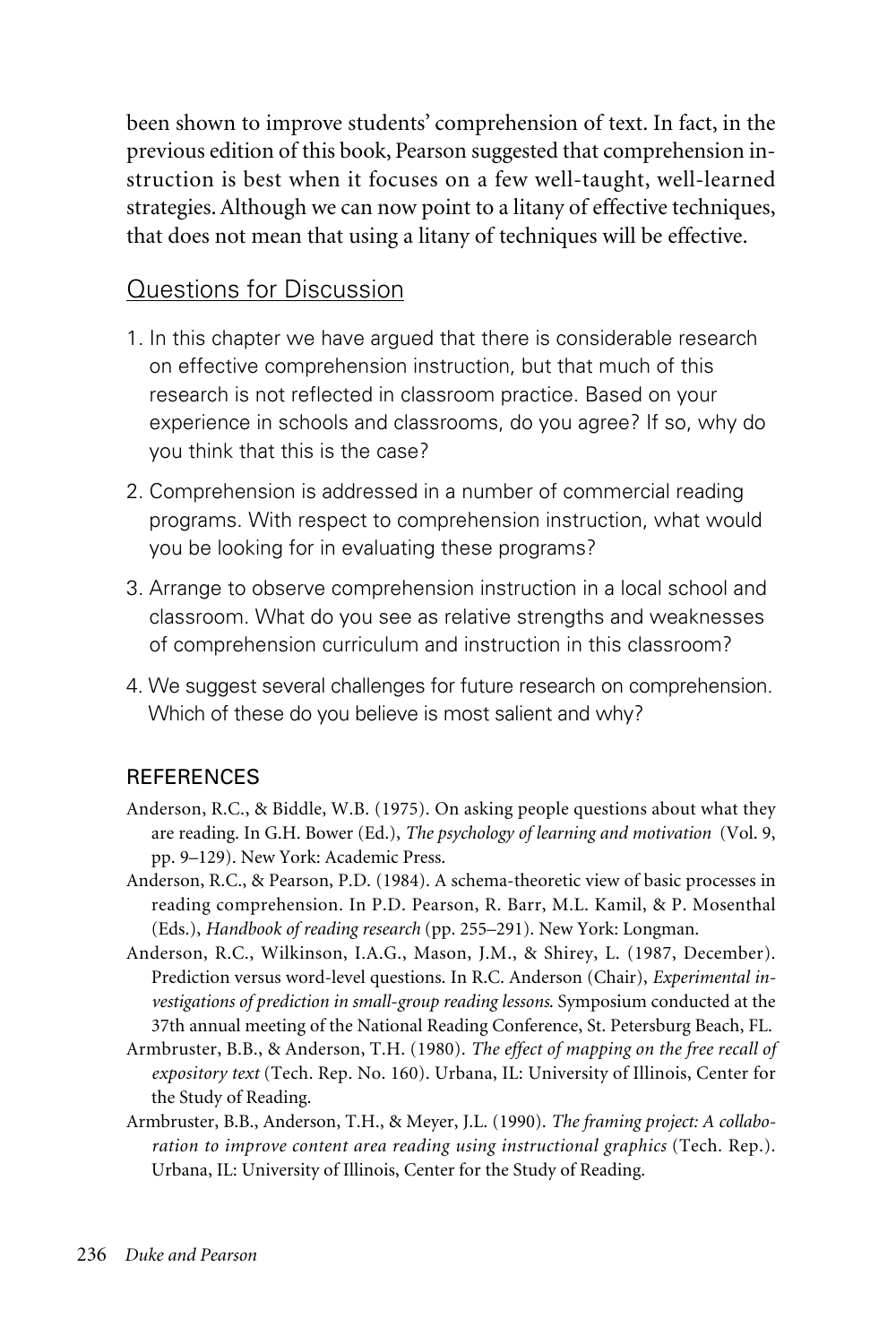- Armbruster, B.B., Anderson, T.H., & Ostertag, J. (1987). Does text structure/summarization instruction facilitate learning from expository text? *Reading Research Quarterly*, *22*, 331–346.
- Au, K.H., & Raphael, T.E. (1998). Curriculum and teaching in literature-based programs. In T.E. Raphael & K.H. Au (Eds.), *Literature-based instruction: Reshaping the curriculum* (pp. 123–148). Norwood, MA: Christopher-Gordon Publishers.
- Ausabel, D.P. (1968). *Educational psychology: A cognitive view*. New York: Holt, Rinehart and Winston.
- Bartlett, B.J. (1978).*Top-level structure as an organizational strategy for recall of classroom text*. Unpublished doctoral dissertation, Arizona State University, Tempe.
- Baumann, J.F., Seifert-Kessel, N., & Jones, L.A. (1992). Effect of think-aloud instruction on elementary students' comprehension monitoring abilities. *Journal of Reading Behavior*, *24*, 143–172.
- Bean, T.W., & Steenwyk, F.L. (1984). The effect of three forms of summarization instruction on sixth graders' summary writing and comprehension. *Journal of Reading Behavior*, *16*, 297–306.
- Beck, I.L., McKeown, M.G., & Gromoll, E.W. (1989). Learning from social studies texts. *Cognition and Instruction*, *6*, 99–158.
- Beck, I.L., McKeown, M.G., Hamilton, R.L., & Kucan, L. (1997). *Questioning the author: An approach for enhancing student engagement with text*. Newark, DE: International Reading Association.
- Beck, I.L., McKeown, M.G., Sandora, C., & Worthy, J. (1996). Questioning the author: A yearlong classroom implementation to engage students with text. *The Elementary School Journal*, *96*, 385–414.
- Bereiter, C., & Bird, M. (1985). Use of thinking aloud in identification and teaching of reading comprehension strategies. *Cognition and Instruction*, *2*, 131–156.
- Block, C.C., & Pressley, M. (2001). *Comprehension instruction: Research-based best practices*. New York: Guilford.
- Brown, A.L., Campione, J.C., & Day, J.D. (1981). Learning to learn: On training students to learn from texts. *Educational Researcher*, *10*, 14–21.
- Brown, A.L., & Palinscar, A.S. (1985). *Reciprocal teaching of comprehension strategies: A natural history of one programme for enhancing learning*. (Tech. Rep. No. 334). Urbana, IL: University of Illinois, Center for the Study of Reading.
- Brown, R., Pressley, M., Van Meter, P., & Schuder, T. (1996). A quasi-experimental validation of transactional strategies instruction with low-achieving second-grade readers. *Journal of Educational Psychology*, *88*, 18–37.
- Cunningham, J.W. (1982). Generating interactions between schemata and text. In J.A. Niles & L.A. Harris (Eds.), *New inquiries in reading research and instruction* (pp. 42–47). Rochester, NY: National Reading Conference.
- Davis, J.N., Lange, D.L., & Samuels, S.J. (1988). Effects of text structure instruction on foreign language readers' recall of a scientific journal article. *Journal of Reading Behavior*, *20*, 203–214.
- Dole, J.A., Brown, K.J., & Trathen, W. (1996). The effects of strategy instruction on the comprehension performance of at-risk students. *Reading Research Quarterly*, *31*, 62–88.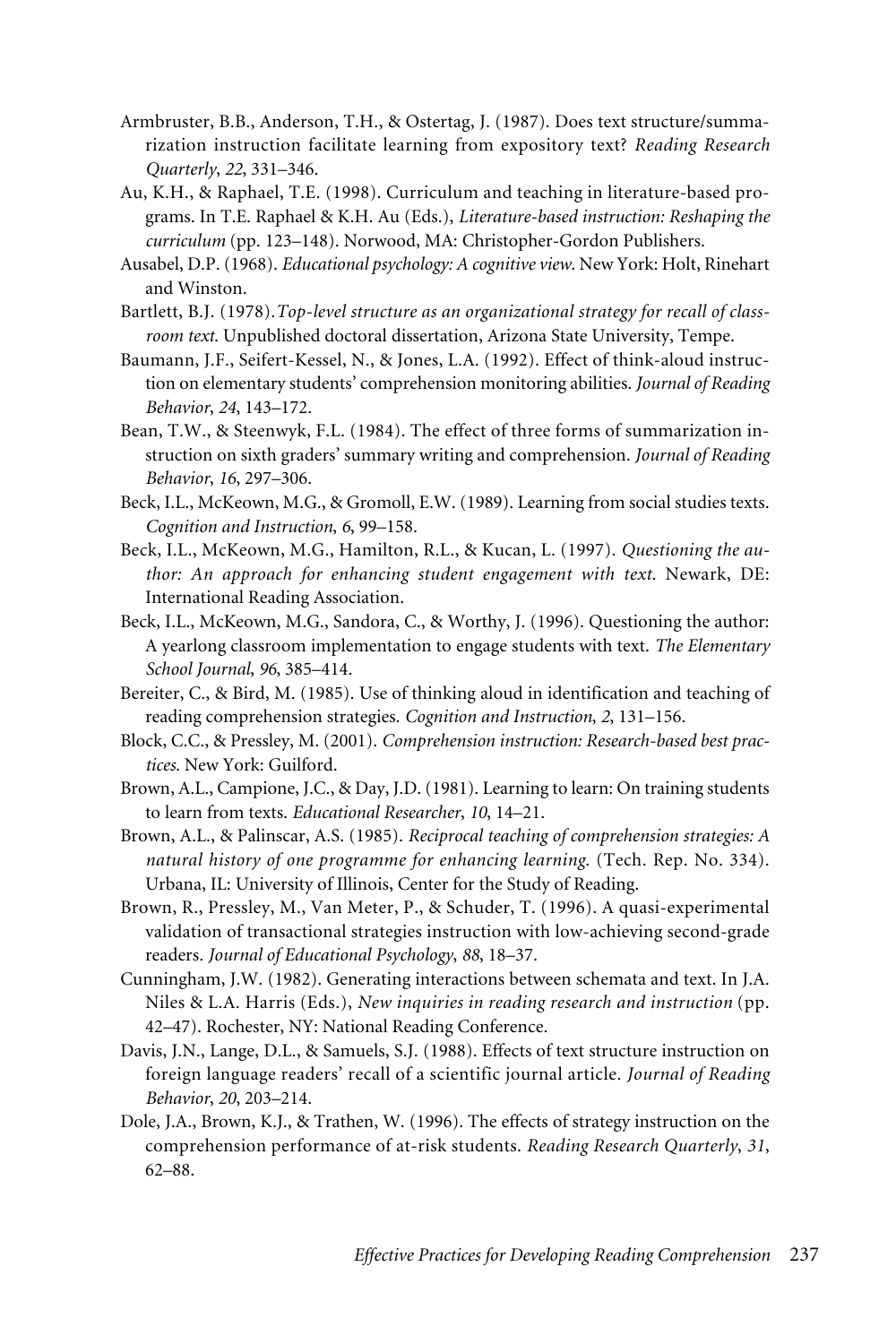- Dole, J.A., Duffy, G.G., Roehler, L.R., & Pearson, P.D. (1991). Moving from the old to the new: Research on reading comprehension instruction. *Review of Educational Research*, *61*, 239–264.
- Durkin, D. (1978). What classroom observations reveal about reading comprehension instruction. *Reading Research Quarterly*, *14*, 481–533.
- Fielding, L.G., Anderson, R.C., & Pearson, P.D. (1990). *How discussion questions influence children's story understanding* (Tech. Rep. No. 490). Urbana, IL: University of Illinois, Center for the Study of Reading.
- Fitzgerald, J., & Spiegel, D.L. (1983). Enhancing children's reading comprehension through instruction in narrative structure. *Journal of Reading Behavior*, *15*, 1–17.
- Gallagher, M., & Pearson, P.D. (1989). *Discussion, comprehension, and knowledge acquisition in content area classrooms* (Tech. Rep. No. 480). Urbana, IL: University of Illinois, Center for the Study of Reading.
- Geva, E. (1983). Facilitating reading comprehension through flowcharting. *Reading Research Quarterly*, *18*, 384–405.
- Gordon, C.J., & Pearson, P.D. (1983). *The effects of instruction in metacomprehension and inferencing on children's comprehension abilities* (Tech. Rep. No. 277). Urbana, IL: University of Illinois, Center for the Study of Reading.
- Greenewald, M.J., & Rossing, R.L. (1986). Short-term and long-term effects of story grammar and self-monitoring training on children's story comprehension. In J.A. Niles & R.V. Lalik (Eds.), *Solving problems in literacy: Learners, teachers, and researchers* (35th Yearbook of the National Reading Conference, pp. 210–213). Rochester, NY: National Reading Conference.
- Guthrie, J.T., Van Meter, P., McCann, A.D., Wigfield, A., Bennett, L., Poundstone, C.C., et al. (1996). Growth of literacy engagement: Changes in motivations and strategies during concept-oriented reading instruction. *Reading Research Quarterly*, *31*, 306–332.
- Guthrie, J.T., & Wigfield, A. (Eds.). (1997). *Reading engagement: Motivating readers through integrated instruction*. Newark, DE: International Reading Association.
- Guzzetti, B.J., Snyder, T.E., Glass, G.V., & Gamas, W.S. (1993). Promoting conceptual change in science: A comparative meta-analysis of instructional interventions from reading education and science education. *Reading Research Quarterly*, *28*, 116–159.
- Hansen, J. (1981). The effects of inference training and practice on young children's reading comprehension. *Reading Research Quarterly*, *16*, 391–417.
- Hansen, J., & Pearson, P.D. (1983). An instructional study: Improving the inferential comprehension of good and poor fourth-grade readers. *Journal of Educational Psychology*, *75*, 821–829.
- Holley, C.D., & Dansereau, D.F. (1984). *Spatial learning strategies: Techniques, applications, and related issues*. New York: Academic Press.
- Idol, L. (1987). Group story mapping: A comprehension strategy for both skilled and unskilled readers. *Journal of Learning Disabilities*, *20*, 196–205.
- Kintsch, W., & Van Dijk, T.A. (1978). Toward a model of text comprehension and production. *Psychological Review*, *85*, 363–394.
- Klinger, J.K., & Vaughn, S. (1999). Promoting reading comprehension, content learning, and English acquisition through Collaborative Strategic Reading (CSR). *The Reading Teacher*, *52*, 738–747.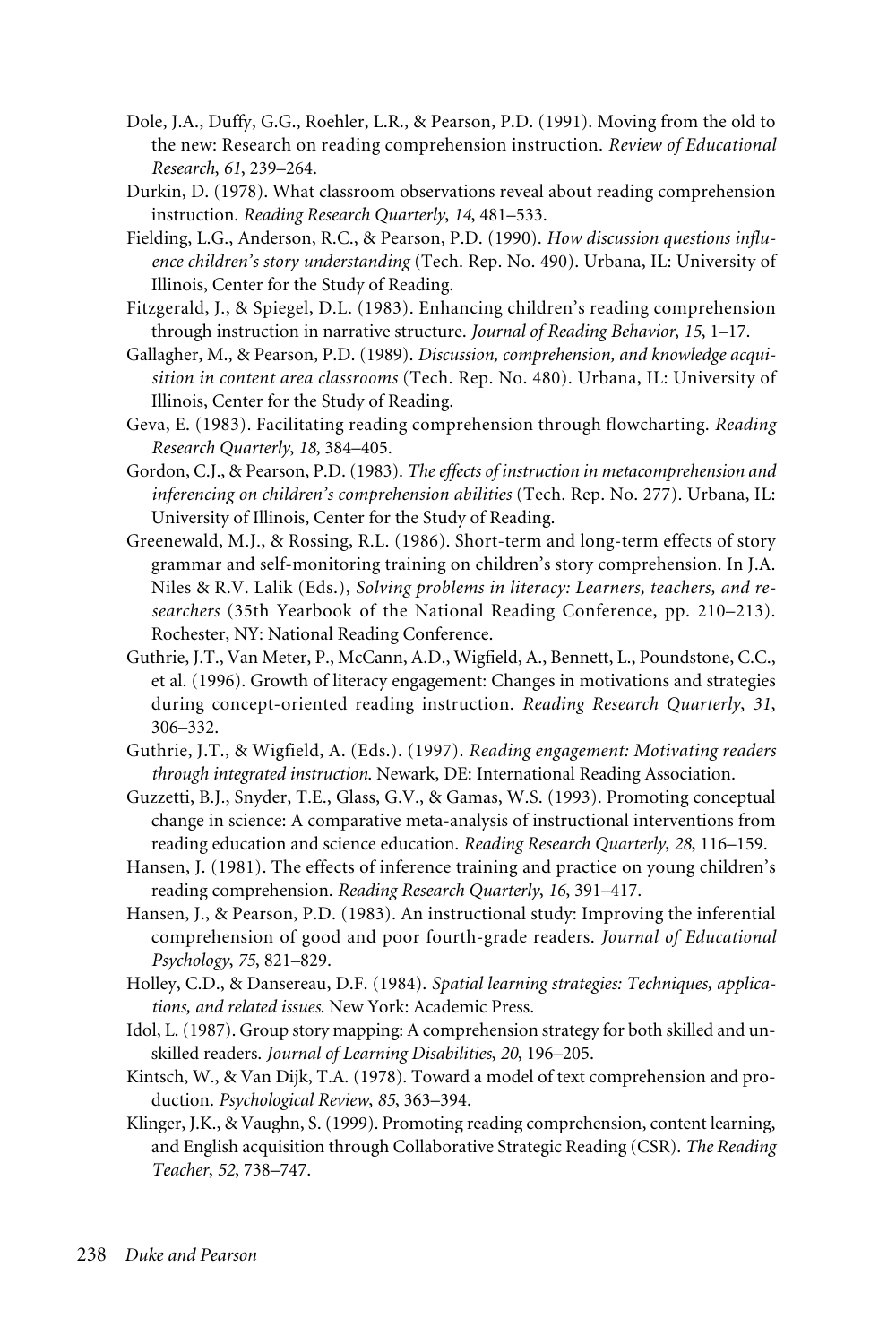- Kucan, L., & Beck, I.L. (1997). Thinking aloud and reading comprehension research: Inquiry, instruction and social interaction. *Review of Educational Research*, *67*, 271–299.
- Levin, J.R., & Pressley, M. (1981). Improving children's prose comprehension: Selected strategies that seem to succeed. In C.M. Santa & B.L. Hayes (Eds.), *Children's prose comprehension: Research and practice* (pp. 44–71). Newark, DE: International Reading Association.
- Lipson, M.Y., & Wixson, K.K. (1991). *Assessment and instruction of reading disability: An interactive approach*. New York: HarperCollins.
- Mandler, J.M. (1978). A code in the mode: The use of a story schema in retrieval. *Discourse Processes*, *1*, 14–35.
- McGinley, W.J., & Denner, P.R. (1987). Story impressions: A prereading/writing activity. *Journal of Reading*, *31*, 248–253.
- McNeil, J., & Donant, L. (1982). Summarization strategy for improving reading comprehension. In J.A. Niles & L.A. Harris (Eds.), *New inquiries in reading research and instruction* (pp. 215–219). Rochester, NY: National Reading Conference.
- Meichebaum, D., & Asnarow, J. (1979). Cognitive behavior modification and metacognitive development: Implications for the classroom. In P. Kendall & S. Hollon (Eds.), *Cognitive behavioral interventions: Theory research and procedures* (pp. 11–35). New York: Academic Press.
- Meyer, B.J.F. (1975). *The organization of prose and its effect on memory*. Amsterdam, Netherlands: North-Holland Publishing.
- Meyer, B.J.F., Brandt, D.M., & Bluth, G.J. (1980). Use of top-level structure in text: Key for reading comprehension of ninth-grade students. *Reading Research Quarterly*, *16*, 72–103.
- Meyer, B.J.F., & Rice, G.E. (1984). The structure of text. In P.D. Pearson, R. Barr, M.L. Kamil, & P. Mosenthal (Eds.), *Handbook of reading research* (pp. 319–351). New York: Longman.
- Moore, P.J. (1988). Reciprocal teaching and reading comprehension: A review. *Journal of Research in Reading*, *11*, 3–14.
- Morrow, L.M. (1984a). Effects of story retelling on young children's comprehension and sense of story structure. In J.A. Niles & L.A. Harris (Eds.), *Changing perspectives on research in reading language processing and instruction* (33rd Yearbook of the National Reading Conference, pp. 95–100). Rochester, NY: National Reading Conference.
- Morrow, L.M. (1984b). Reading stories to young children: Effects of story structure and traditional questioning strategies on comprehension. *Journal of Reading Behavior*, *16*, 273–288.
- National Reading Panel (2000). *Teaching children to read: An evidence-based assessment of the scientific research literature on reading and its implications for reading instruction* (National Institute of Health Pub. No. 00-4769). Washington, DC: National Institute of Child Health and Human Development.
- Neuman, S. (1988). Enhancing children's comprehension through previewing. In J. Readence & R.S. Baldwin (Eds.), *Dialogues in literacy research* (37th Yearbook of the National Reading Conference, pp. 219–224). Chicago: National Reading Conference.
- Nolte, R., & Singer, H. (1985). Active comprehension: Teaching a process of reading comprehension and its effects on achievement. *The Reading Teacher*, *39*, 24–31.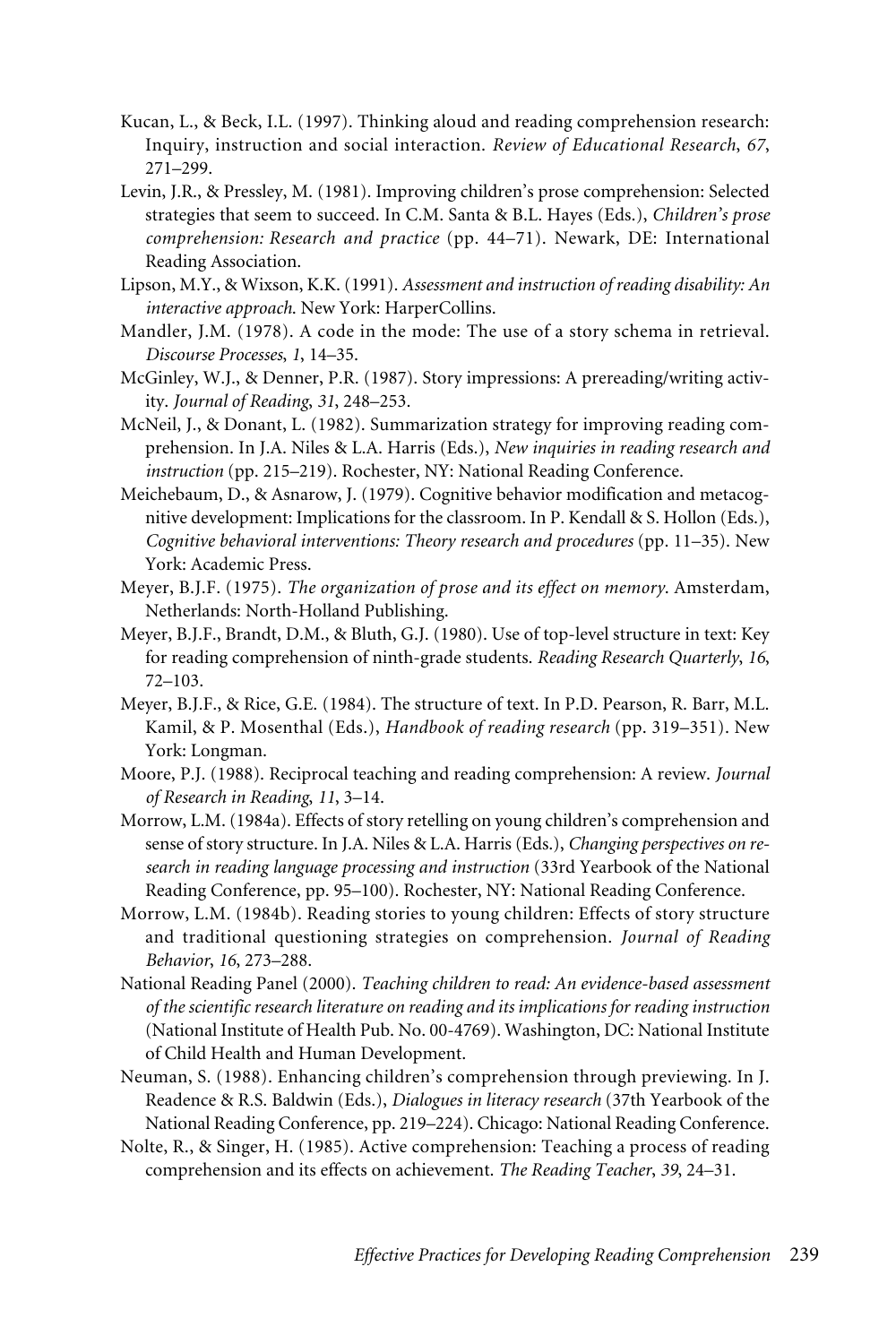- Palincsar, A.S. (1982). *Improving the reading comprehension of junior high students through the reciprocal teaching of comprehension-monitoring strategies*. Unpublished doctoral dissertation, University of Illinois at Urbana-Champaign.
- Palincsar, A.S., & Brown, A.L. (1984). Reciprocal teaching of comprehension fostering and monitoring activities. *Cognition and Instruction*, *1*, 117–175.
- Palincsar, A.S., & Brown, A.L. (1986). Interactive teaching to promote independent learning from text. *The Reading Teacher*, *39*, 771–777.
- Palincsar, A.S., Brown, A.L., & Martin, S.M. (1987). Peer interaction in reading comprehension instruction. *Educational Psychologist*, *22*, 231–253.
- Paris, S.G., Cross, D.R., & Lipson, M.Y. (1984). Informed strategies for learning: A program to improve children's reading awareness and comprehension. *Journal of Educational Psychology, 76*, 1239–1252.
- Pearson, P.D. (1981). Asking questions about stories. In *Ginn Occasional Papers: Writings in reading and language arts* (Monograph No. 15). Lexington, MA: Ginn & Co. Reprinted in A.J. Harris & E.R. Sipay (Eds.), *Readings in reading instruction* (3rd ed.). New York: Longman, 1984.
- Pearson P.D., & Fielding, L. (1991). Comprehension instruction. In R. Barr, M.L. Kamil, P. Mosenthal, & P.D. Pearson (Eds.), *Handbook of reading research* (Vol. II, pp. 815–860). White Plains, NY: Longman.
- Pearson, P.D., & Gallagher, M.C. (1983). The instruction of reading comprehension. *Contemporary Educational Psychology*, *8*, 317–344.
- Pearson, P.D., & Johnson, D. (1978). *Teaching reading comprehension*. New York: Holt, Rinehart & Winston.
- Pearson, P.D., Roehler, L., Dole, J., & Duffy, G. (1992). Developing expertise in reading comprehension. In S.J. Samuels & A.E. Farstrup (Eds.), *What research has to say about reading instruction* (2nd ed., pp. 145–199). Newark, DE: International Reading Association.
- Pressey, S.L.A. (1926). A simple apparatus which gives tests and scores—and teaches. *School and Society*, *23*, 373–376.
- Pressley, M. (1998). Comprehension strategies instruction. In J. Osborn & F. Lehr (Eds.), *Literacy for all: Issues in teaching and learning* (pp. 113–133). New York: Guilford.
- Pressley, M. (2000). What should comprehension instruction be the instruction of? In M.L. Kamil, P. Mosenthal, P.D. Pearson, & R. Barr (Eds.), *Handbook of reading research* (Vol. 3, pp. 545–561). Mahwah, NJ: Erlbaum.
- Pressley, M., & Afflerbach, P. (1995). *Verbal protocols of reading: The nature of constructively responsive reading*. Hillsdale, NJ: Erlbaum.
- Pressley, M., Almasi, J., Schuder, T., Bergman, J., Hite, S., El-Dinary, P.B., et al. (1994). Transactional instruction of comprehension strategies: The Montgomery County, Maryland, SAIL Program. *Reading and Writing Quarterly: Overcoming Learning Difficulties*, *10*, 5–19.
- Pressley, M., El-Dinary, P.B., Gaskins, I., Schuder, T., Bergman, J.L., Almasi, J., et al. (1992). Beyond direct explanation: Transactional instruction of reading comprehension strategies. *The Elementary School Journal*, *92*, 513–555.
- Pressley, M., & Wharton-McDonald, R. (1998). The development of literacy, part 4: The need for increased comprehension in upper-elementary grades. In M. Pressley (Ed.),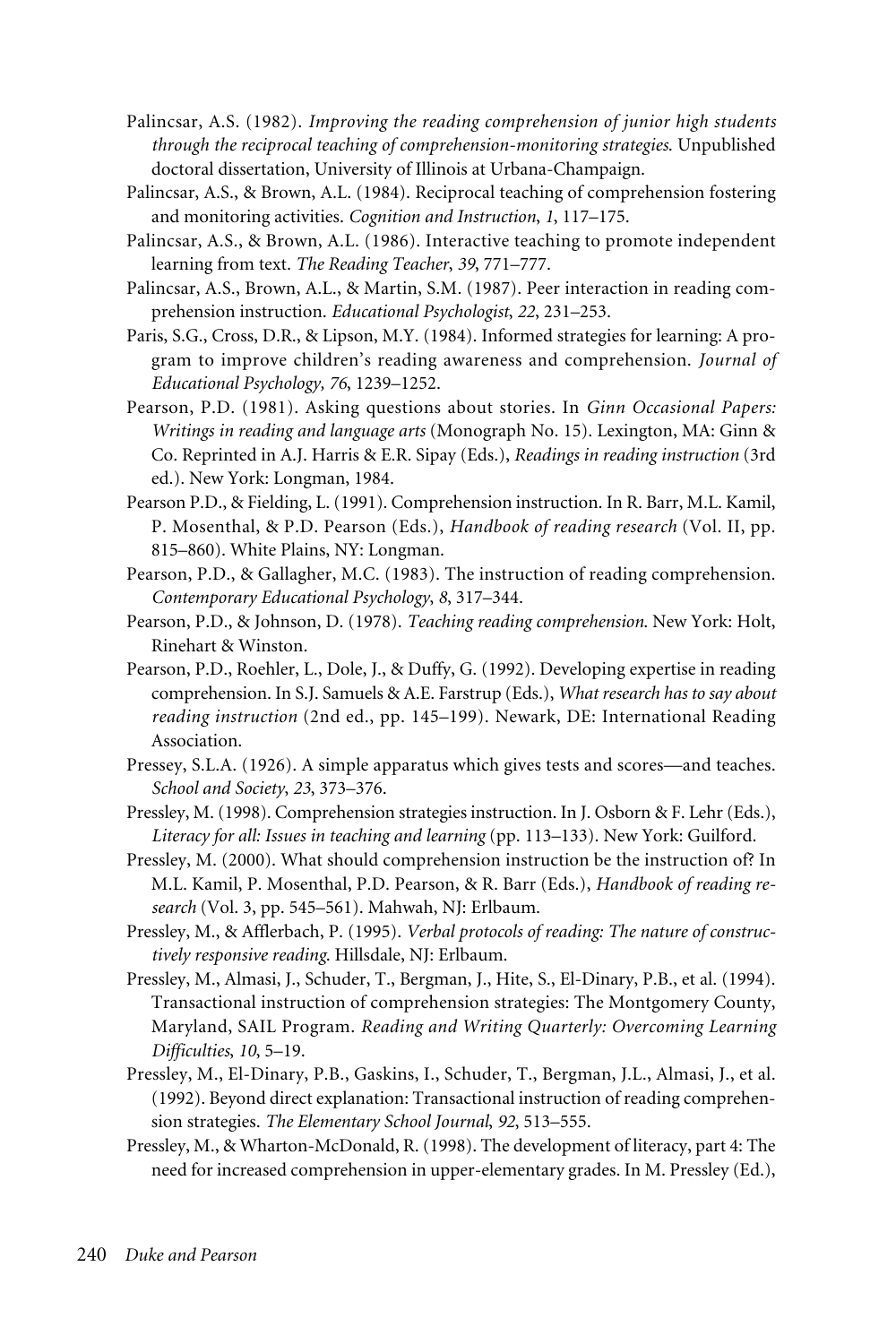*Reading instruction that works: The case for balanced teaching* (pp. 192–227). New York: Guilford.

- Raphael, T.E., & McKinney, J. (1983). An examination of fifth- and eighth-grade children's question answering behavior: An instructional study in metacognition. *Journal of Reading Behavior*, *15*, 67–86.
- Raphael, T.E., & Pearson, P.D. (1985). Increasing students' awareness of sources of information for answering questions. *American Educational Research Journal*, *22*, 217–236.
- Raphael, T.E., & Wonnacott, C.A. (1985). Heightening fourth-grade students' sensitivity to sources of information for answering comprehension questions. *Reading Research Quarterly*, *20*, 282–296.
- Raphael, T.E., Wonnacott, C.A., & Pearson, P.D. (1983). *Increasing students' sensitivity to sources of information: An instructional study in question-answer relationships* (Tech. Rep. No. 284). Urbana, IL: University of Illinois, Center for the Study of Reading.
- Rickards, J.P. (1976). Type of verbatim question interspersed in text: A new look at the position effect. *Journal of Reading Behavior*, *8*, 37–45.
- Rosenshine, B., & Meister, C. (1994). Reciprocal teaching: A review of the research. *Review of Educational Research*, *64*, 479–530.
- Rosenshine, B., Meister, C., & Chapman, S. (1996). Teaching students to generate questions: A review of the intervention studies. *Review of Educational Research*, *66*, 181–221.
- Silven, M., & Vauras, M. (1992). Improving reading through thinking aloud. *Learning and Instruction*, *2*, 69–88.
- Singer, H., & Donlan, D. (1982). Active comprehension: Problem-solving schema with question generation for comprehension of complex short stories. *Reading Research Quarterly*, *17*, 166–186.
- Slater, W.H., Graves, M.H., & Piche, G.H. (1985). Effects of structural organizers on ninth-grade students' comprehension and recall of four patterns of expository test. *Reading Research Quarterly*, *20*, 189–202.
- Stauffer, R.B. (1976). *Teaching reading as a thinking process*. New York: Harper.
- Stauffer, R.B. (1980). *Directing the reading-thinking process*. New York: Harper & Row.
- Stein, N.I., & Glenn, C. (1979). An analysis of story comprehension in elementary school children. In R.O. Freedle (Ed.), *New directions in discourse processing* (Vol. 2, pp. 53–120). Norwood, NJ: Ablex.
- Taylor, B.M. (1980). Children's memory for expository text after reading. *Reading Research Quarterly*, *15*, 399–411.
- Taylor, B.M., & Beach, R.W. (1984). The effects of text structure instruction on middlegrade students' comprehension and production of expository text. *Reading Research Quarterly*, *19*, 134–146.
- Yopp, R.E. (1988). Questioning and active comprehension. *Questioning Exchange*, *2*, 231–238.

#### OTHER RESOURCES

The reference section includes references to many books, chapters, and articles that address specific comprehension strategies and approaches to